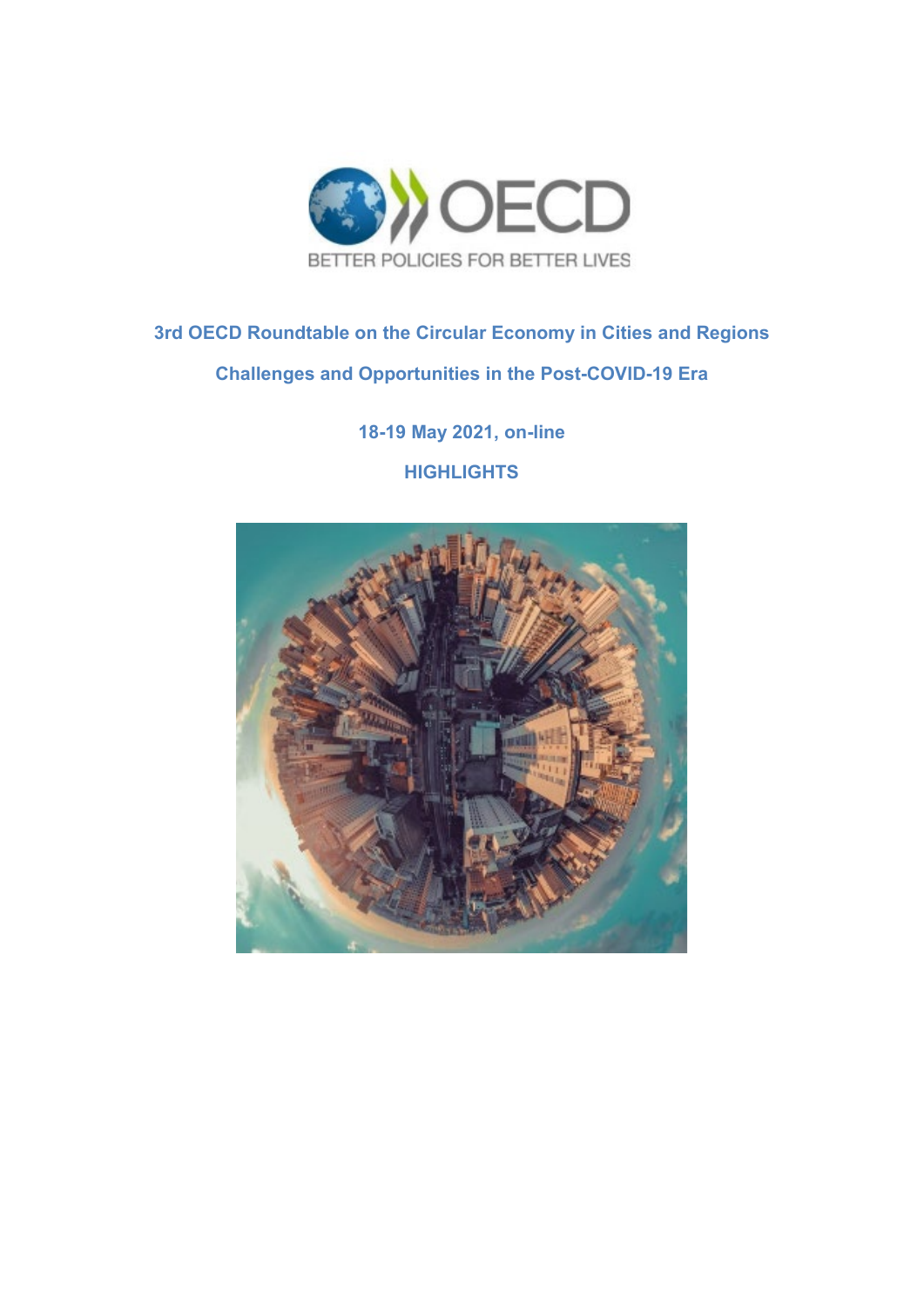# **Table of contents**

| 1 From a sectoral to a systemic approach: how the circular economy can accelerate    |    |
|--------------------------------------------------------------------------------------|----|
| the blue and green economy in cities and regions                                     | 6  |
| Linking the blue and circular economy in cities and regions                          | 6  |
| Linking the green and circular economy in cities and regions towards COP26           | 12 |
| 2 From global to local: closing loops in green recovery plans and measuring progress |    |
| in cities and regions                                                                | 19 |
| Closing loops in the green recovery                                                  | 19 |
| Circular cities and regions: how to measure progress                                 | 24 |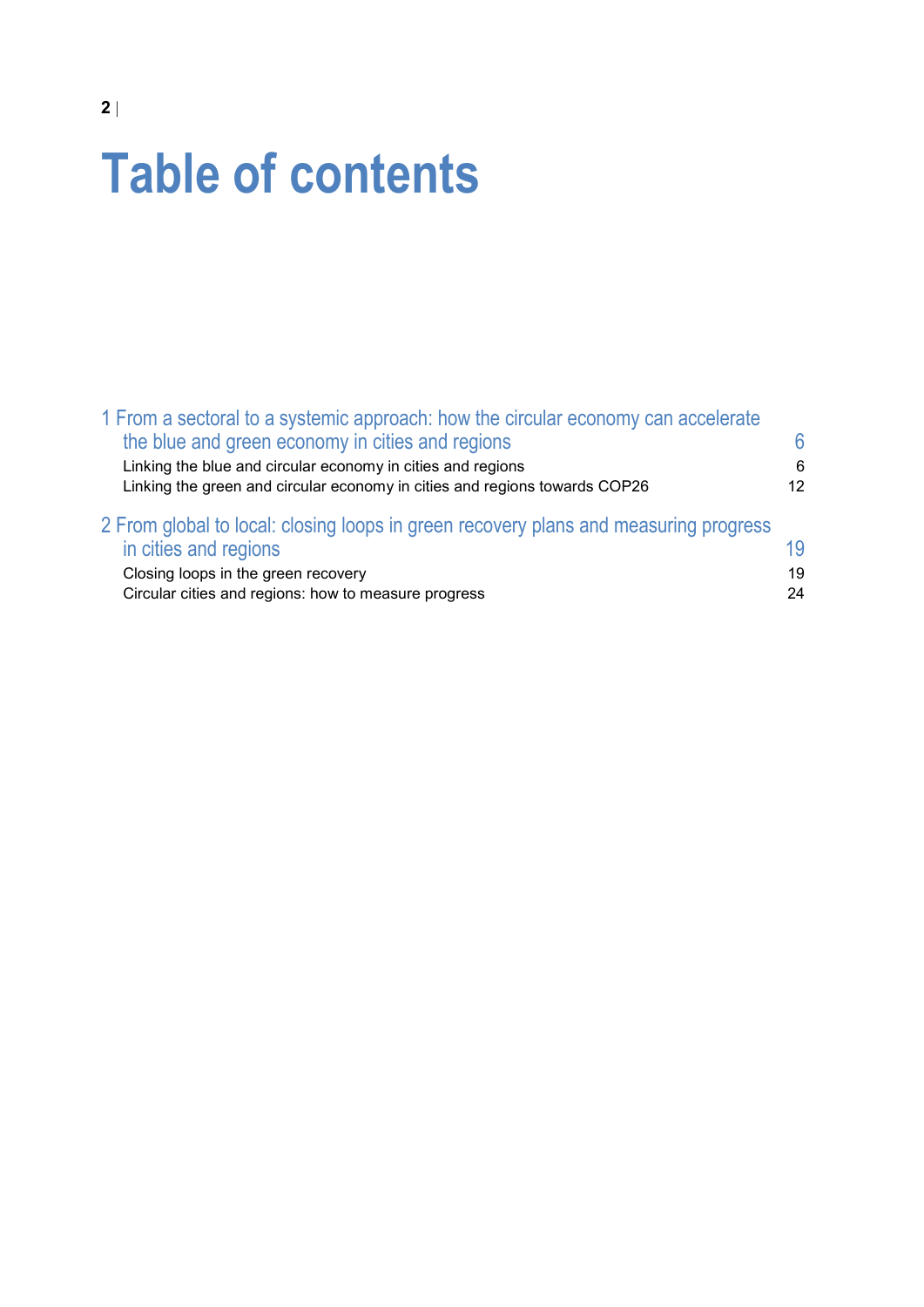#### **Key take-away messages**

### **Challenges and opportunities in the post-COVID-19 era**

- **The COVID-19 crisis** highlighted the unsustainable nature of many environmental and social trends and **provided renewed momentum for action on production and consumption patterns**, in particular by capitalising on the potential of the circular economy.
- **The pandemic response further reinforced the role of the circular economy**. For example, in Ireland, it provided an opportunity to accelerate the work on waste to face increased plastic waste from Personal Protective Equipment (PPE), remote working reduced transport emissions, supply chains were shortened, and consumers went local.
- **The COVID-19 crisis increased the sense of community and participation**: in Ireland, virtual meetings allowed further participation during the consultations for the new waste action plan. In Glasgow, strong communities, with networks and enterprise capable of sustaining neighbourhoods, endured COVID-19 lockdowns more robustly. A number of initiatives redistributed food surplus (e.g.: community fridge models).
- **COVID-19 stimulated innovation**. Circular Flanders found that companies with a higher level of circularity faced significantly fewer challenges than their linear counterparts. The latter faced financial and supply chain-related problems, while the former's flexibility, innovation and close collaboration with supply chain partners made it easier to navigate the crisis.
- **COVID-19 highlighted the need to accelerate efforts to mitigate climate change and increase resilience**. The Spanish government put the spotlight on the green recovery for water, protecting resources and using the digital transformation to monitor its use.
- **The circular economy has an important role in addressing new needs that emerged in cities during the COVID-19 crisis**. Regulatory and financial incentives are key to kick-start these models that can make local communities more socially, economically and environmentally resilient.

### **Linking the blue and circular economy in cities and regions**

- **Water efficiency should be improved to face the impacts of climate change on water availability, but governance challenges remain**. Spain, for example, needs to overcome three main challenges to increase the reuse of treated wastewater: i) multi-level governance, ii) coordination and iii) awareness raising. In Latin America and Caribbean (LAC) only 17 of the 26 IDB member countries have a regulatory framework for water reuse; seven countries have banned the sale of reused water and Colombia is the only country that promotes the reuse of sludge from wastewater for energy.
- **Many financing tools are already in place and the circular economy in water can build on knowledge and experience relating to climate change and green bonds**. Concessional loans, blended finance, social risk investment, guarantee schemes, insurance, and bonds already work well, but governments must take a proactive approach and redefine how they calculate the return on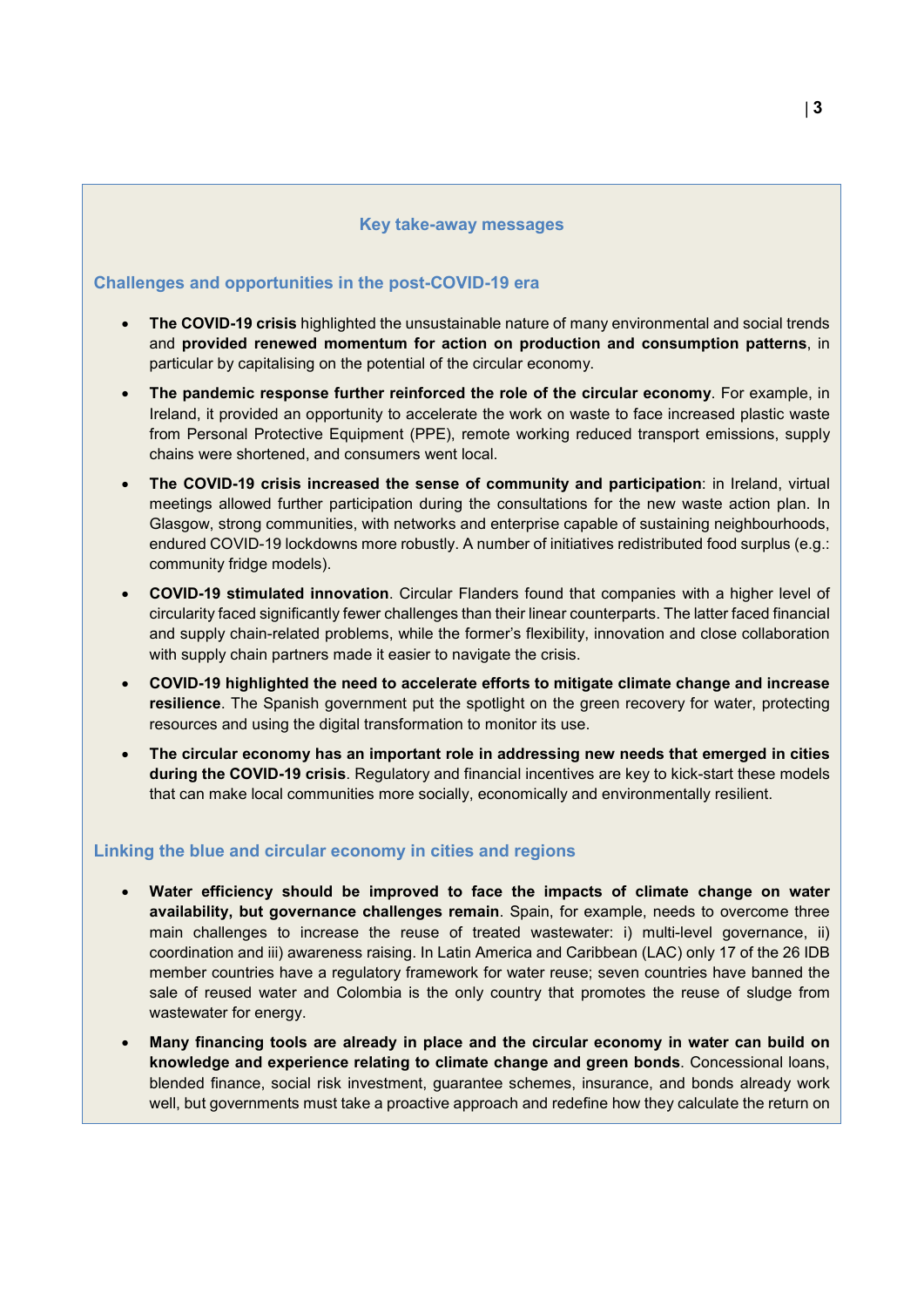investment of projects, taking into account social and environmental impacts, as well as the cost of inaction.

- **Working with stakeholders enables the identification of systemic changes**, with opportunities demonstrated through pilot projects. For example, the case of the bio factory in Granada, Spain, illustrates mutual coordination between public and private sectors, for urban and industrial water use.
- **Cooperation between cities** is important for knowledge sharing as a means to encourage technology transfers (e.g. to produce energy from sludge; to adapt regulation for water reuse; to treat solid bio-waste).

### **Linking the green and circular economy in cities and regions towards COP26**

- **Circular economy can contribute to reducing by 45% greenhouse gas (GHG) emissions embedded in the production of everyday products**. Until recently, the majority of climate-related policy discussions and investments have focused on accelerating the adoption of renewable energy and energy efficiency. However, these do not effectively tackle most of the emissions resulting from industry, land use and built environment change.
- There is a need for **dematerialisation, rethinking ownership**, and **shifting from efficiency to sufficiency** as part of the "Circular economy 2.0" to reach climate neutrality goals.
- **Many vital transitions are set to take place within cities, particularly in the built environment which is a key area for decarbonisation**. Circular economy solutions in the built environment include more efficient building utilisation, recycling and reusing.
- **Local and national policy makers should collaborate** to identify solutions offered by circular economy models in cities and how they contribute to Nationally Determined Contributions.

### **Circular cities and regions: how to measure progress**

- The OECD highlights the **lack of a systemic approach towards circular economy indicators**, as well as: the lack of an agreed definition of the circular economy; the absence of a harmonised measurement framework; and a strong focus on waste but a lack of focus on closing loops.
- What needs to be measured is **how these material inputs circulate through the economy and how the circularity of reuse, repair and recycle strategies progresses**. Measuring the impact of such strategies on the environment and the security of supply is also important.
- Circular economy metrics should rely on i) **design and demand** balance metrics (e.g. demand/need for mobility, demand for new houses per person; ii) **utilisation and "wastefulness" metrics** (e.g. utilisation of key assets such as housing, mobility); and iii) **material (re)use metrics** (e.g. lifetime of products, repair rates, reuse rates, recycling rates, and waste).
- Circular economy related indicators should also concern the **enabling conditions** (e.g., innovations for the circular economy, leadership, ownership of the topic at the city level, systemic factors such as collaboration, etc.) and **finance** (especially company-level measurement).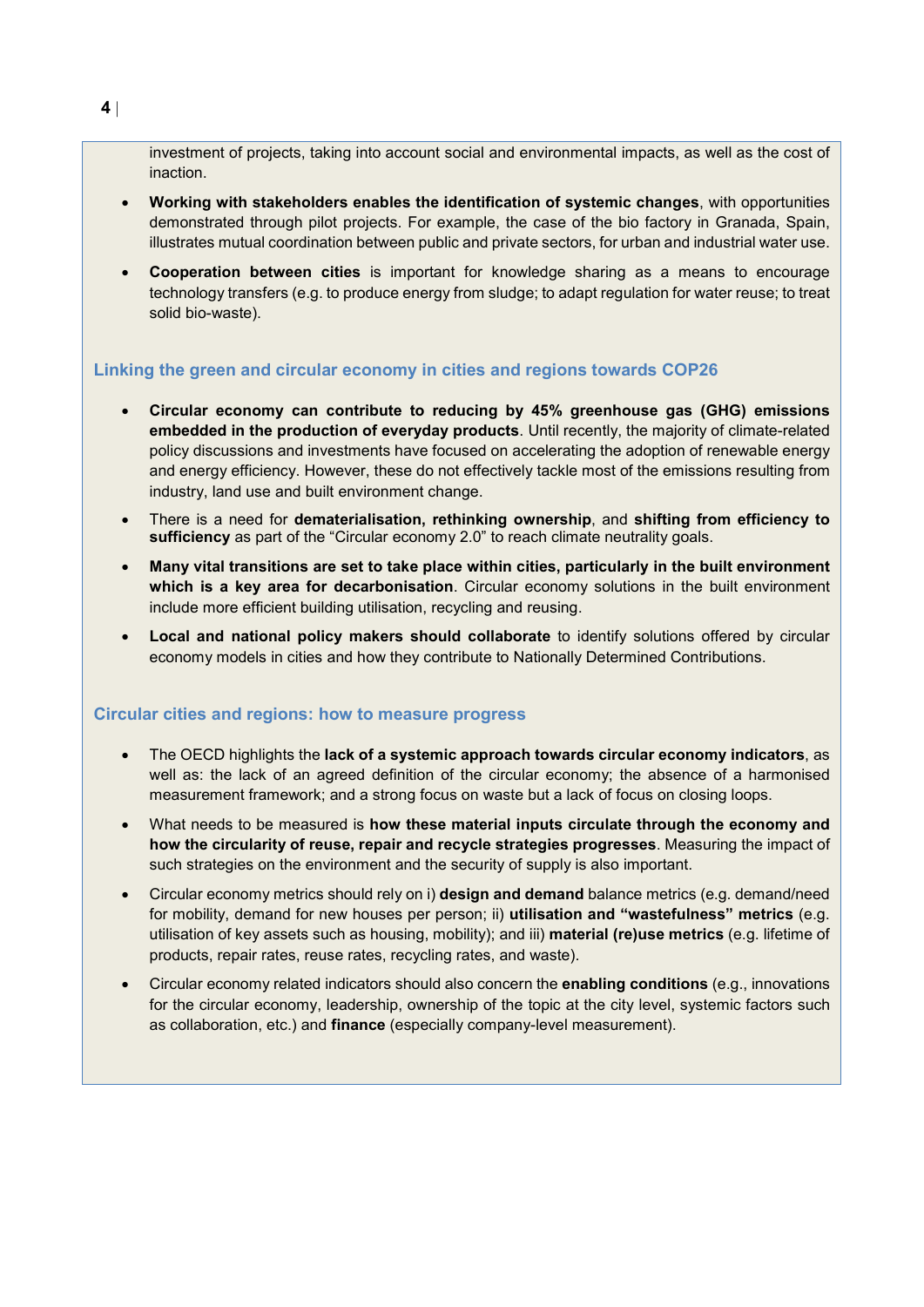### **Introduction**

As part of the [OECD Programme on the Circular Economy in Cities and Regions,](https://www.oecd.org/regional/cities/circular-economy-cities.htm) the 3<sup>rd</sup> [OECD Roundtable](https://www.oecd.org/fr/regional/roundtable-circular-economy.htm) [on the Circular Economy in Cities and Regions](https://www.oecd.org/fr/regional/roundtable-circular-economy.htm) (Challenges and Opportunities Post-COVID-19) took place virtually on 18 and 19 May 2021. The Roundtable gathered more than 400 participants from local, regional and national governments, European institutions (European Commission, European Investment Bank, European Economic and Social Committee), networks of cities and regions (ICLEI, Eurocities) as well as stakeholders from civil society, academia, the private sector, international organisations and foundations (World Economic Forum, Ellen MacArthur Foundation).

The 3rd OECD Roundtable on the Circular Economy in Cities and Regions sought to:

- Launch a new OECD report: [The Circular Economy in Granada, Spain.](https://www.oecd-ilibrary.org/urban-rural-and-regional-development/the-circular-economy-in-granada-spain_5f8bd827-en)
- Share and discuss lessons from ongoing policy dialogues with Glasgow (United Kingdom), Tallinn (Estonia) and Ireland, within th[e OECD Programme on the Circular Economy in Cities and Regions.](https://www.oecd.org/regional/cities/circular-economy-cities.htm)
- Take stock of the challenges and opportunities of COVID-19 recovery programmes for the transition to a circular economy in cities and regions.
- Learn from peers about how the circular economy is linked to global blue and green agendas in cities and regions, and how to accelerate the implementation of these agendas ahead of international events such as [COP26.](https://ukcop26.org/)
- Advance the measurement agenda of the circular economy in cities and regions.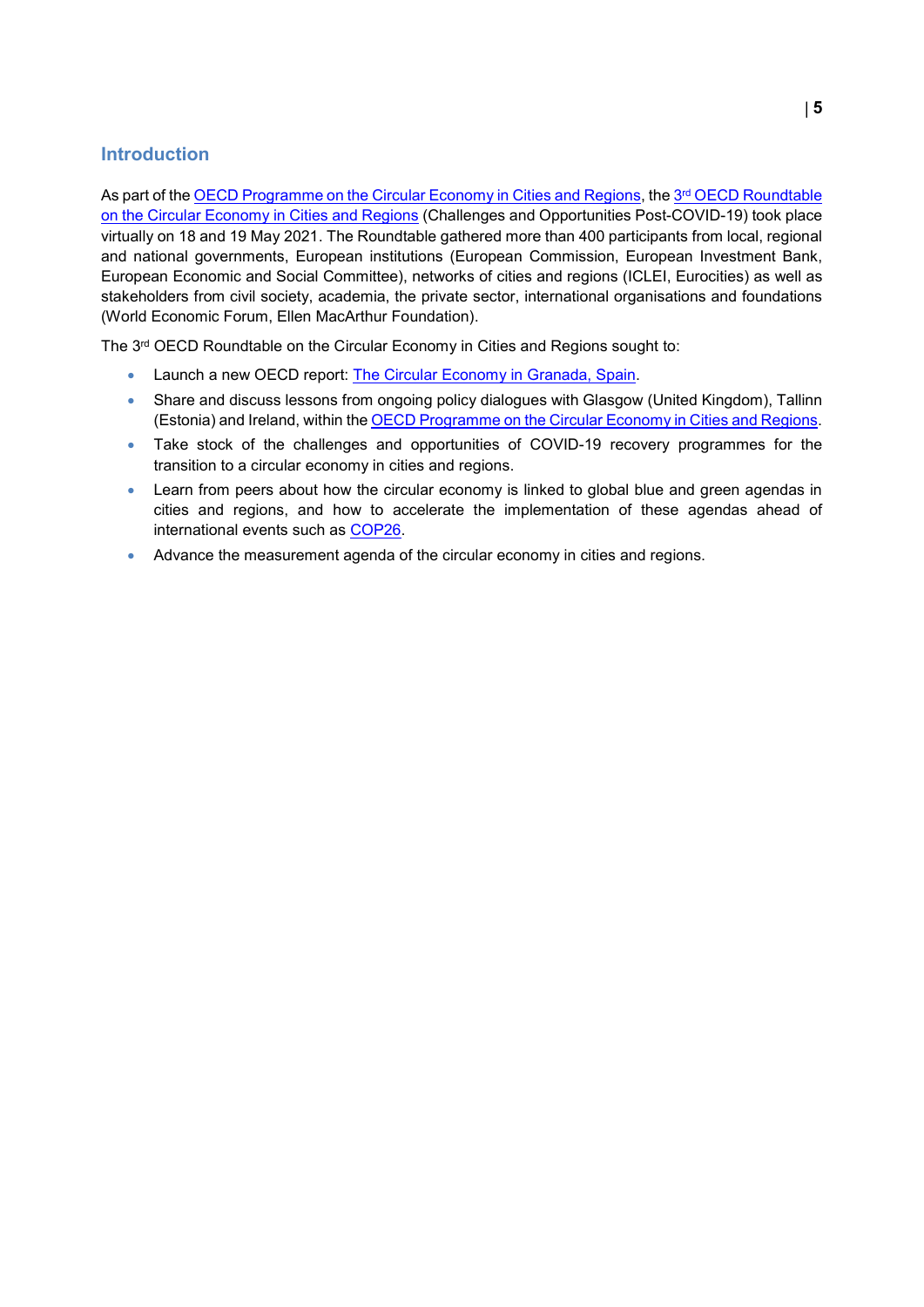### <span id="page-5-0"></span>**1 From a sectoral to a systemic approach: how the circular economy can accelerate the blue and green economy in cities and regions**

### <span id="page-5-1"></span>**Linking the blue and circular economy in cities and regions**

### **→ [Click here to see the video recording.](https://www.youtube.com/watch?v=Qxs0cyzkPIk&t=1592s)**

**Ms. Oriana Romano, Head of Unit, Water Governance and Circular Economy, Centre for Entrepreneurship, SMEs, Regions and Cities (CFE), OECD,** introduced the keynote speakers of the report launch (Ms. Lamia Kamal-Chaoui and Mr. Luis González Ruiz), the four panellists (Mr. Teodoro Estrela, Mr. Sergio I. Campos G., Ms. Desireé Marín and Ms. Cristina Arango), and moderated the panel discussion on how the circular economy can accelerate the blue and green economy in cities and regions.

### *Launch of the OECD report "The Circular Economy in Granada, Spain"*

**Ms. Lamia Kamal-Chaoui, Director of the OECD Centre for Entrepreneurship, SMEs, Regions and Cities (CFE)** welcomed participants to the Roundtable and to the launch of the report on [The Circular](https://doi.org/10.1787/b261814f-en)  [Economy in Granada.](https://doi.org/10.1787/b261814f-en) She thanked Mr. Luis Salvador, Mayor of Granada, and Mr. Luis González Ruiz, Deputy Mayor of Granada, for the strong political commitment to the report. The COVID-19 crisis highlighted the unsustainable nature of many environmental and social trends and provided renewed momentum for action on production and consumption patterns, in particular by capitalising on the potential of the circular economy. The efforts of different sectors and firms need to be supported by coherent policies, governance structures, and legal and regulatory frameworks that ensure all stakeholders are engaged, and that can foster innovation. The strong spatial dimension of these enabling mechanisms means that cities and regions have a powerful role to play in driving the transformation.

*"Whilst more and more sectors and firms are embracing the benefits of the circular economy, these efforts need to be supported by policies, governance structures, and legal and regulatory frameworks that are coherent across policies."*

Over the past three years, the [Programme on the Circular Economy in Cities and Regions](https://www.oecd.org/regional/cities/circular-economy-cities.htm) of the [OECD](https://www.oecd.org/cfe/)  [Centre for Entrepreneurship, SMEs, Regions and Cities](https://www.oecd.org/cfe/) has worked with over 50 cities and 500 stakeholders from OECD countries to produce evidence and policy guidance to support the transition of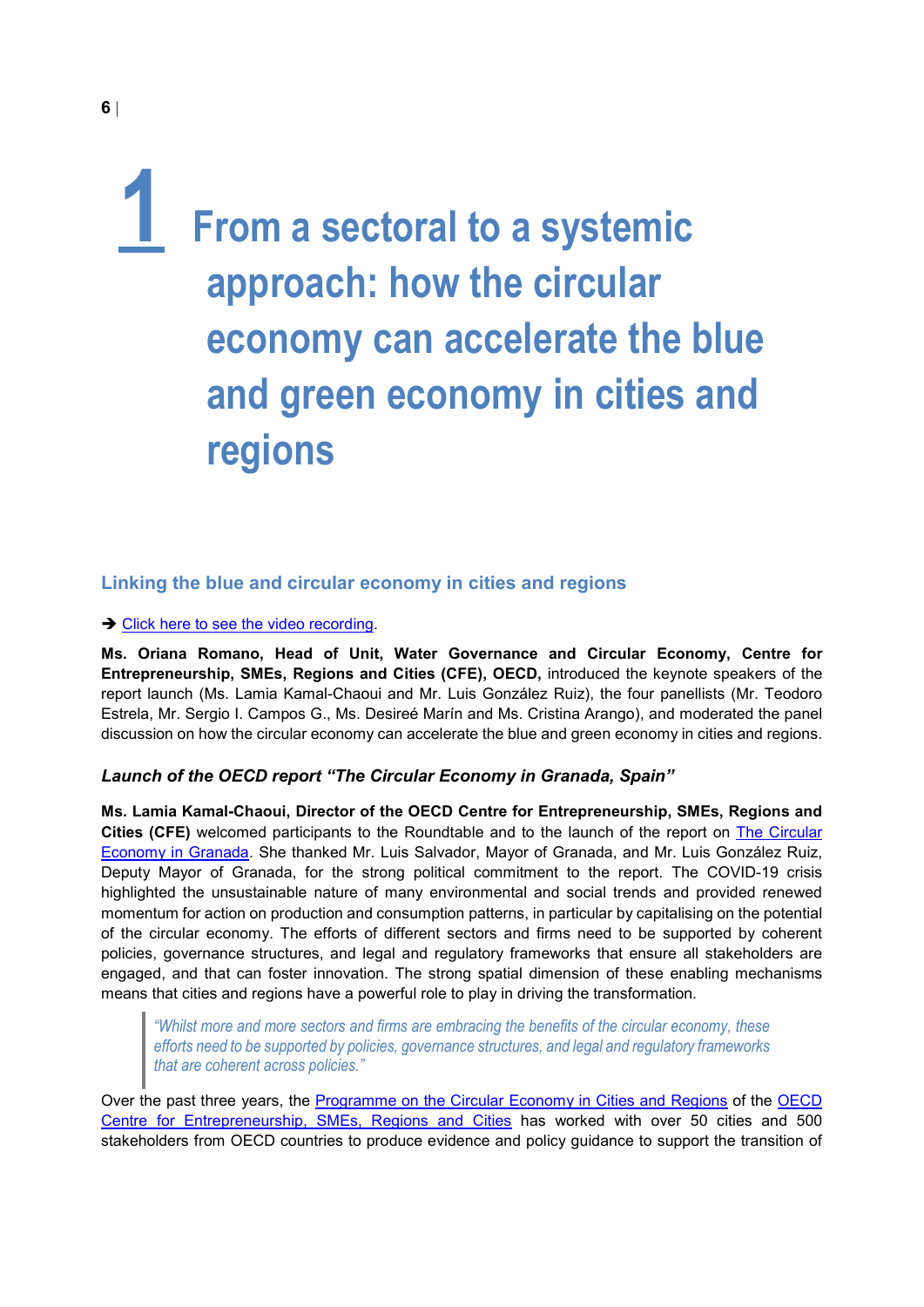local and regional governments to the circular economy. Policy dialogues with cities have included [Valladolid](https://www.oecd.org/publications/the-circular-economy-in-valladolid-spain-95b1d56e-en.htm) (Spain), [Groningen](https://www.oecd.org/publications/the-circular-economy-in-groningen-the-netherlands-e53348d4-en.htm) (Netherlands), [Umea](https://www.oecd.org/sweden/the-circular-economy-in-umea-sweden-4ec5dbcd-en.htm) (Sweden) and now, [Granada](https://www.oecd.org/sweden/the-circular-economy-in-umea-sweden-4ec5dbcd-en.htm) (Spain).

Granada has the opportunity to become a leader in the circular economy, setting a path for other cities to follow. Despite the hardship brought by the COVID-19 pandemic, with the Province of Granada experiencing a 12% GDP reduction and an unemployment rate of 23.3% in the first quarter of 2021, the crisis is proving to be an opportunity for Granada to rethink urban policies and transition to the circular economy. The Spanish Recovery, Transformation and Resilience Plan (*[España Puede](https://www.lamoncloa.gob.es/presidente/actividades/Paginas/2020/espana-puede.aspx)*) provides strong impetus by setting aside 37% of funds for the green agenda, including the circular economy.

The city of Granada is not new to the circular economy. The transformation of the wastewater treatment plant into a bio factory initiated in 2015, managed by the mixed ownership company Emasagra (the Municipal Water Supply and Sanitation Company), allowed the increasing reuse of water and its transformation into energy. The *Plan for Granada towards Sustainability* and Granada's *Smart City Strategic Plan 2020* also aims at making Granada a smart European city through the implementation of new technologies in the management of municipal services and resources.

Granada can go one step further in its transition to the circular economy by focusing on its strengths: tourism and science. Granada is among the top three destinations in Andalusia, but tourism can negatively affect land use, water and food consumption and accelerate environmental degradation. Applying a circular economy approach to tourism can ensure that it becomes a more sustainable source of revenue. This could include reducing the use of disposable products; including circular principles in hotel business models; and reducing food waste by selling surplus food or donating it to food banks. On science, Granada hosts many technological clusters and can exploit opportunities to develop links between digitalisation and the circular economy, using data and technologies that prevent waste and transform it into resources.

The OECD report on The Circular Economy in Granada, Spain suggests several recommendations, of which three were highlighted:

- First, Granada would benefit from defining a circular economy strategy with sector-specific goals, following the example of pioneer cities such as Amsterdam (Netherlands), Paris (France) and London (UK) have done. For Granada, a strategy would include specific educational and communication programmes to help promote a circular culture. Inspiring examples of initiatives in other cities like Valladolid (Spain) include "Circular Weekends", where entrepreneurs join forces on circular projects, or "circular economy ambassadors" in London (UK) to raise awareness at the workplace.
- Second, Granada could facilitate dialogue with the regional authority of Andalusia, which has developed a [regional circular economy strategy](https://www.juntadeandalucia.es/medioambiente/portal/landing-page-planificacion/-/asset_publisher/Jw7AHImcvbx0/content/plan-integral-de-residuos-de-andaluc-c3-ada/20151) for waste management, to align ambitions and join efforts to monitor progress. The city should also engage with universities, technological hubs, and the business sector to identify circular solutions in waste management, transport, food and hospitality among others.
- Finally, Granada can put in place the right regulatory and financial conditions for the transition. One way to lead by example could be through applying a circular economy lens to public procurement as cities like Amsterdam (Netherlands) and Ljubljana (Slovenia) are doing.

Ms. Kamal-Chaoui reaffirmed the readiness of the OECD Programme on the Circular Economy in Cities [and Regions](https://www.oecd.org/regional/cities/circular-economy-cities.htm) to support the city of Granada towards implementing the Action Plan concluding the report that charts the concrete ways to make these recommendations happen. The Programme's road to the circular economy transition will continue with case studies from Glasgow (United Kingdom), Montreal (Canada), Tallinn (Estonia) and Ireland, for which preliminary findings were presented during the Roundtable.

**Mr. Luis González Ruiz, Deputy Mayor of the City of Granada, Spain**, expressed his gratitude to the OECD team for the report, the result of a two-year policy dialogue. Mr. González Ruiz highlighted the role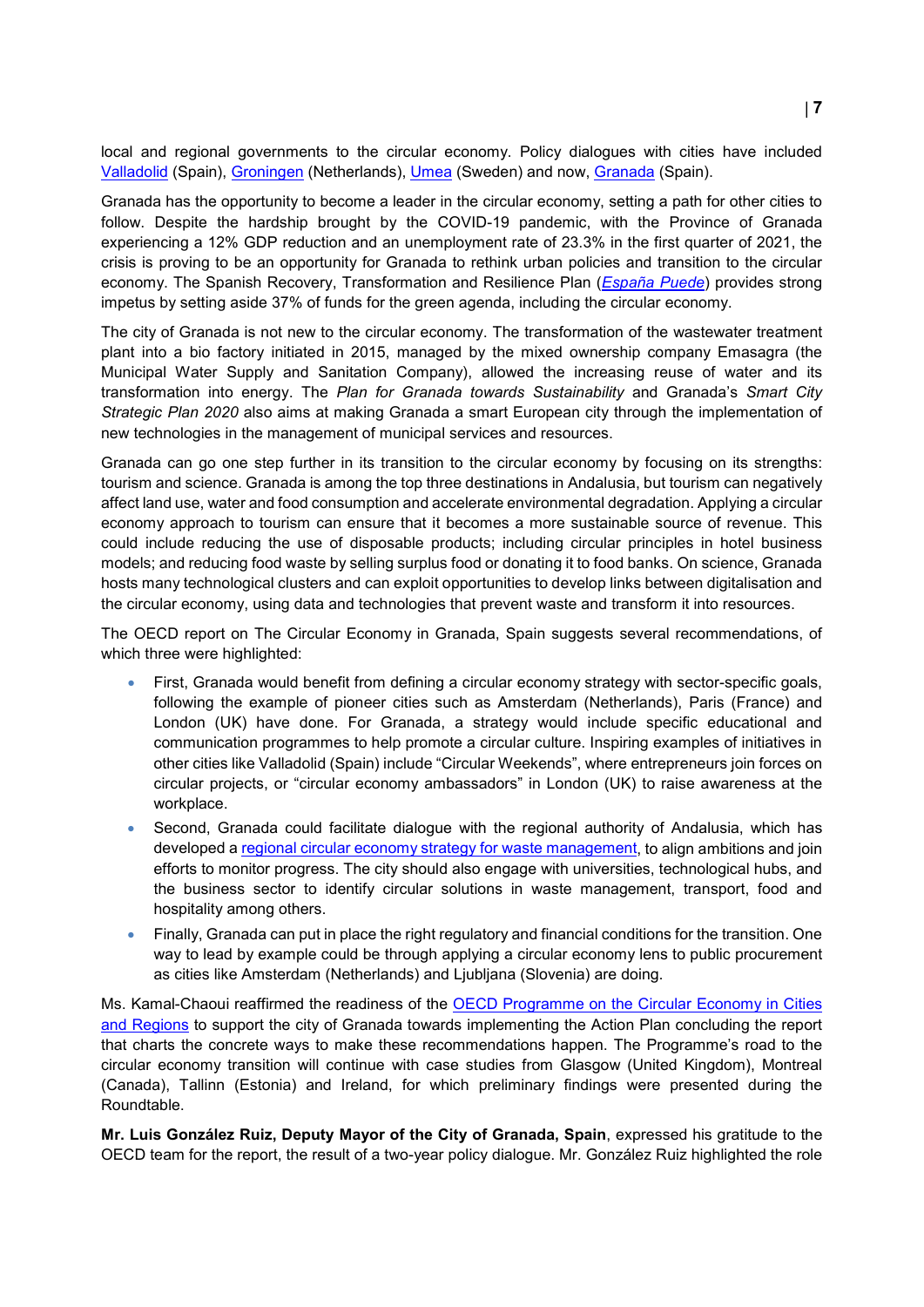of water, which is very important for Granada for historical and cultural reasons, as the starting point for the circular economy in the city. Beyond the synthesis and analysis of initiatives, the report represents a starting point for enhanced action on the circular economy in Granada, in the framework of the Andalusian [Circular Bioeconomy Strategy](https://ec.europa.eu/regional_policy/en/projects/Spain/andalusia-promotes-sustainable-growth-through-renewable-biological-products#:%7E:text=With%20the%20support%20of%20EU,and%20biological%20products%20and%20processes.) and the [Spanish Circular Economy Strategy](https://www.miteco.gob.es/es/calidad-y-evaluacion-ambiental/temas/economia-circular/estrategia/) (*España Circular 2030,* June 2020).

*"Granada is water, Granada is green, and water has played a major role in the history of the city of Granada. Water is the starting point of the circular economy in Granada."*

Granada has taken two main steps towards the circular economy:

- First, the implementation of a working group on the circular economy in the construction sector, which accounts for 55% of material use for economic activity in Spain, in the urbanism area, with eight other European cities as part of [URBACT.](https://urbact.eu/) The aim of the project is to implement shared measures on the circular economy in the built environment sector. The results of this initiative will be presented in 2022, along with an action plan for architecture and engineering stakeholders in the sector.
- Second, the creation of a green ring ("*anillo verde*"), a tree-planting project running until 2030 to regenerate the environmental and improve living conditions for Granada's citizens, aiming to bring together different political, economic and academic stakeholders around the town hall. The University of Granada, Emasagra and other businesses and citizens play a key role in this project and in the city.

The city will carefully consider the recommendations provided by the OECD to accelerate the transition towards the circular economy.

### *Panel discussion*

**Mr. Teodoro Estrela, Director of the Directorate General for Water, Ministry for the Ecological Transition and the Demographic Challenge, Spain**, highlighted the key role played by water in the new [Spanish Circular Economy Strategy.](https://www.miteco.gob.es/es/calidad-y-evaluacion-ambiental/temas/economia-circular/estrategia/) Beyond reusing water, the strategy recognises the key role of water in all productive processes and in biodiversity. Climate change will have a strong impact on water, with a reduction in water resources of up to 40%, and an increasing number of extreme water events, including flooding and droughts.

*"Beyond the simple reuse of water, the Spanish Circular Economy Strategy (España Circular 2030) recognises the key role of water in all productive processes and in biodiversity."*

Mr. Estrela also emphasised the fragile balance of water resources in Spain, and the need to avoid excessively altering ecosystems. Improved control of water use and resources through the monitoring of robust indicators data is a priority for Spain, particularly in light of the objective to improve efficiency and water reuse by 10% by 2030. Measures foreseen by hydrological plans include improving knowledge of water use and changing the regulatory framework to promote water reuse, with a planned investment of EUR 20 million per annum over the five-year planning cycle [2022-2027.](https://www.miteco.gob.es/es/agua/temas/planificacion-hidrologica/planificacion-hidrologica/PPHH_tercer_ciclo.aspx) Groundwater in Spain requires more metering and water use control. Agriculture is also a priority for Spain in terms of water efficiency improvements, as the sector is the first water user in the country. An estimated 60% of irrigation is efficient, but the remaining 40% of traditional irrigation needs to be addressed by water efficiency enhancement measures.

COVID-19 highlighted the need to accelerate efforts to mitigate climate change and increase resilience. As such, the Spanish government wishes to put the spotlight on the green recovery for water, protecting resources and using the digital transformation to monitor its use. Treated wastewater is needed to meet increasing demand for water and reduced supply, exacerbated by climate change. The soon to be approved National Plan for Treatment, Sanitation, Efficiency, Saving and Reuse (*Plan Nacional de*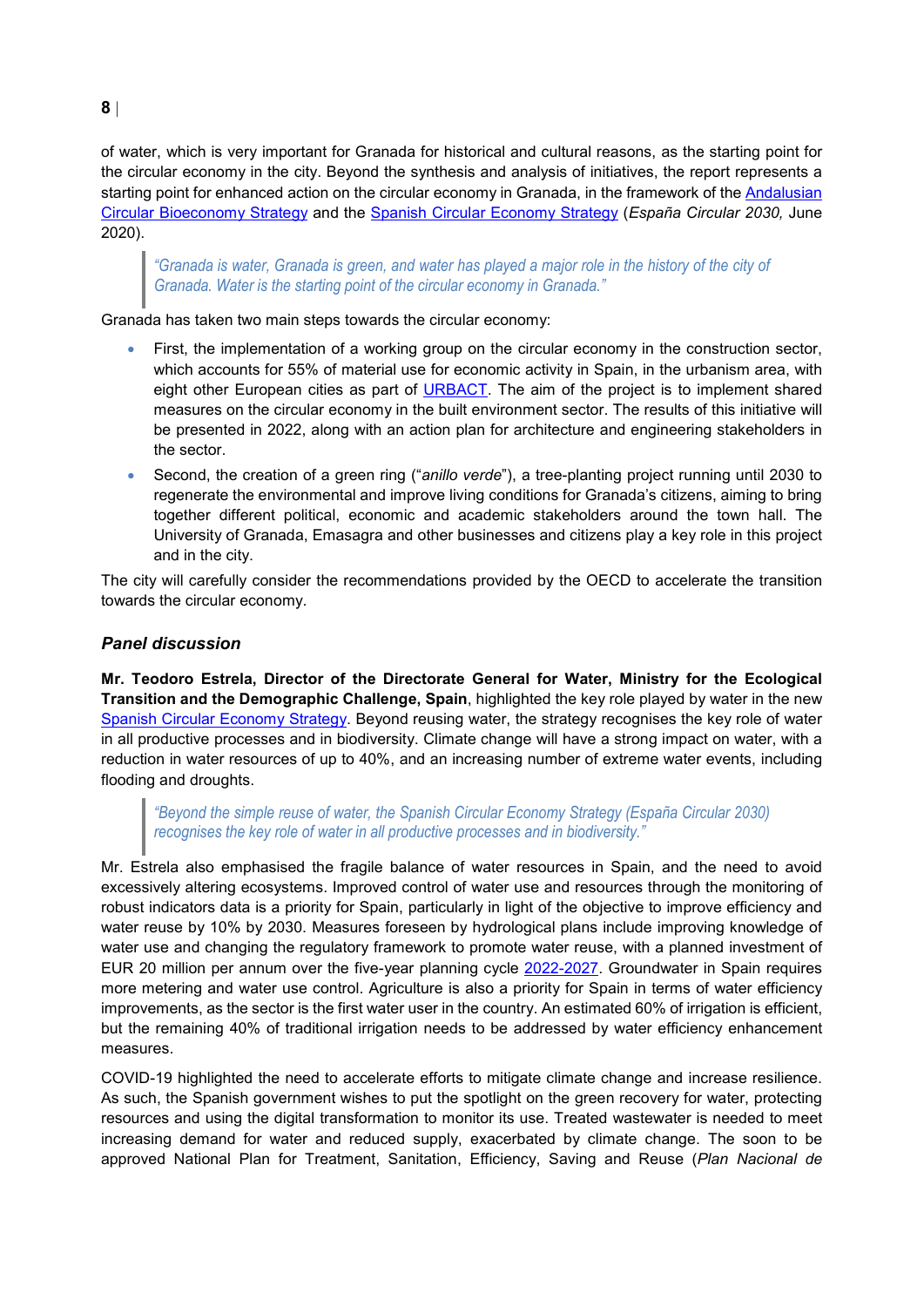*Depuración, Saneamiento, Eficiencia, Ahorro y Reutilización* [DSEAR\)](https://www.miteco.gob.es/es/agua/temas/planificacion-hidrologica/planificacion-hidrologica/planes-programas-relacionados/) identified three main challenges to increase the reuse of treated wastewater: i) multi-level governance and coordination, ii) financing (as the use of treated wastewater is more expensive than groundwater); and iii) awareness raising.

On the importance of knowledge, education and awareness raising, **Mr. Teodoro Estrela** highlighted young people's increasing awareness of the importance of water and the need for circularity from the waste perspective, but there is a need to provide a better understanding of the link between the two from the public administration side. There is also a strong need to build awareness among farmers, which the EU regulation on wastewater will help to do.

**Mr. Sergio I. Campos G., Water and Sanitation Division Chief at the Inter-American Development Bank (IDB)**, emphasised the central role of the circular economy in IDB's work and the need to shift away from a linear economy in Latin America and Caribbean (LAC). Moreover, LAC is the region with the lowest recycling rate, with 5% of solid waste recycled, and just 1% of wastewater is reused for irrigation and industry. The region concentrates one-third of the world's available freshwater resources, but waterstressed regions make up 35% of the territory, which should incentivise the reuse of water. In that sense, the Paris Agreement and the impetus to build back better from the COVID-19 crisis are key drivers of change.

### *"The LAC region concentrates one-third of the world's water resources, but water-stressed regions make up 35% of the territory. This should incentivise the reuse of water."*

Mr. Campos provided an overview of the three main challenges within the transition to a circular water economy in LAC:

- **Water governance**: Only 17 of the 26 IDB member countries have a regulatory framework for water reuse; seven countries have banned the sale of reused water; and Colombia is the only country that promotes the reuse of sludge from wastewater for energy.
- **Financing**: Just 6% of private financing in the region is invested in water and sanitation. New financing instruments such as performance-based contracts or green bonds are starting to be used, but need to be pushed further. A harmonised international taxonomy would help make blended finance options for Water, Sanitation and Hygiene (WASH) more attractive.
- **Lack of access to water and sewage**: 34 million people in LAC do not have access to clean drinking water and 106 million do not have access to safely managed sanitation services.

Mr. Campos underscored the important role of innovation in closing gaps and the need for governance to facilitate innovation, change mentalities and economic ecosystems to scale up start-up solutions.

Regarding financing schemes to increase circularity in water, Mr. Sergio I. Campos G. underlined the public sector's role in unblocking and scaling up financing through regulatory frameworks, incentives, procurement and blended finance. In LAC, for example, extended producer responsibility is becoming increasingly important and regulation is being updated in this area. Robust information systems are needed to drive national efforts in this direction.

In terms of financing, many existing tools, including concessional loans, blended finance, social risk investment, guarantee schemes, insurance, and bonds already work well, but governments must take a proactive approach and redefine how they calculate the return on investment of projects, taking into account social and environmental impacts, as well as the cost of inaction. The circular economy in water can build on climate change and green bond knowledge. The IDB is working on the design and development of thematic bonds. However, an international harmonised taxonomy is necessary to attract private investment.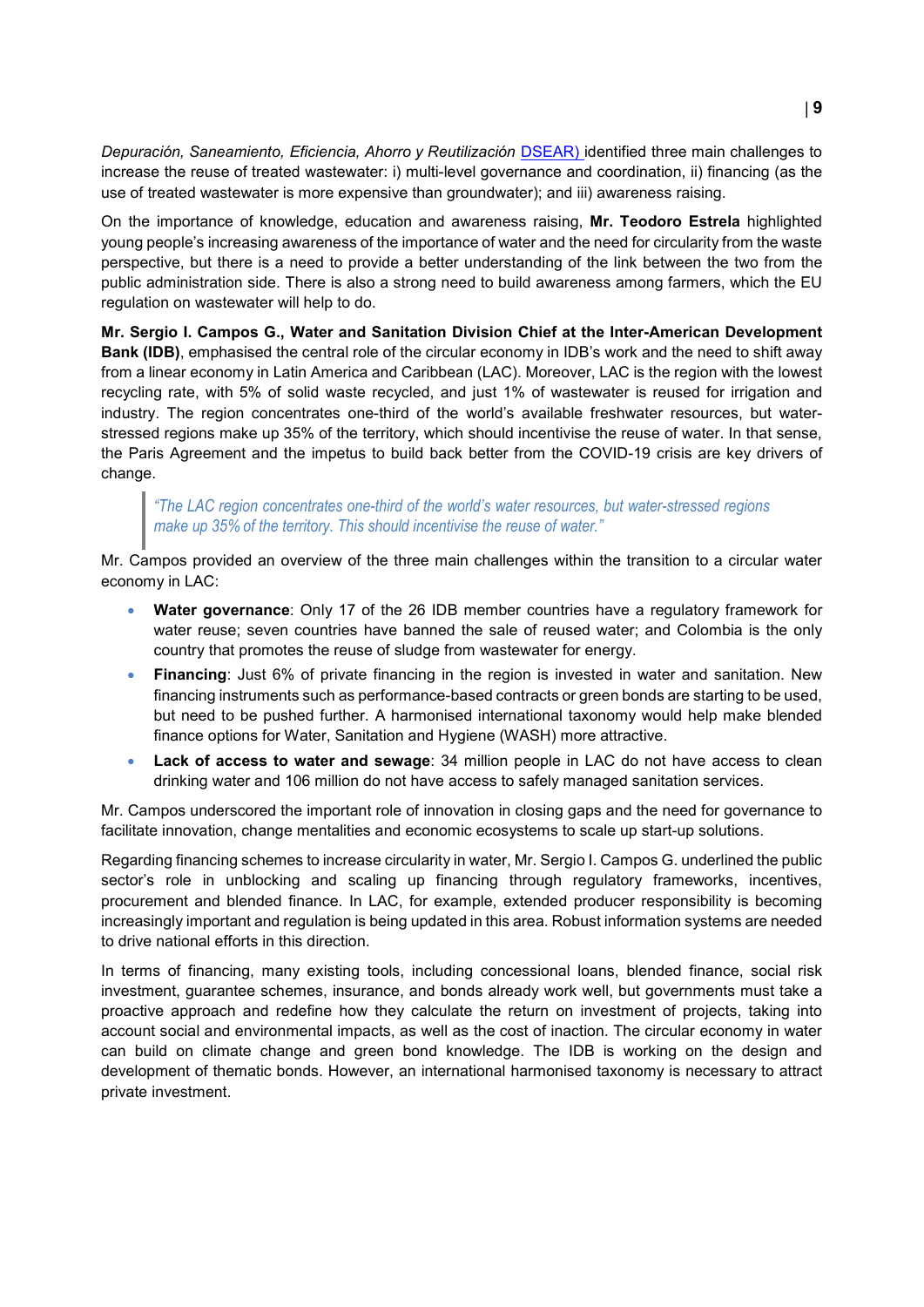*"In terms of financing instruments, there is no need to reinvent the wheel: the instruments are there, but the public sector must take a proactive approach and redefine how the return on investment of projects is calculated, accounting for social and environmental costs, as well as the cost of inaction."*

**Ms. Desireé Marín, Head of the Sustainability Department at CETaqua (Water Technology Centre), SUEZ Spain**, highlighted three steps to provide incentives for the circular economy in water to become the norm:

- First, following the example of Granada, evaluate the infrastructure to understand the possibility of transition from a wastewater treatment plant to a biofactory: i) analysing water, material and energy flows; ii) evaluating the current design and functioning; and iii) identifying potential synergies with the surroundings (e.g. urban areas, agricultural land, industry) to determine potential circular economy strategies. Indicators can enable the evaluation of economic (return on investment -ROI), social (stakeholder engagement, quality of jobs) and environmental benefits, and life cycle analysis is an important tool to do so. Working with local administrations is also essential to determine the best way forward.
- Second, explore the market and new business models: analyse the cost of recovering the treated wastewater, the potential business case and customers, integrating the cost of treatment and reuse of by-products (sludge) and the price that customers would be prepared to pay for it (e.g. farmers for nutrients).
- Third, define regulatory frameworks that are favourable to circularity. A good example is the highly effective EU regulation on single-use plastics. The contract framework is also important: sustainability must become a core part of contracts, for instance, by moving away from paying companies per tonne of sludge managed. Finally, providing fiscal incentives and rewarding good behaviour are also very relevant tools available at both national and subnational level.

Ms. Desirée Marín proceeded to share insights from the multi-stakeholder engagement process engaged at the Gavá water treatment plant in Barcelona, Spain. Working with stakeholders has enabled the identification of systemic changes that can be made to enhance circularity, with opportunities beyond the water sector being demonstrated with pilot projects. The plant does this via the EU Intelligent Cities [Challenge.](https://www.intelligentcitieschallenge.eu/) Ms. Desirée Marín emphasised the importance of understanding how to assess environmental benefits beyond technical solutions. The case of Granada illustrates mutual comprehension and coordination between public and private sector, which allows initiatives to be developed and implemented smoothly.

### *"Working with a wide range of stakeholders enables the identification of systemic changes that can be made to enhance circularity within and beyond the water sector."*

There is also high potential for the circular economy in industrial water, as material recovered from industrial wastewater (e.g. metals, textiles, etc.) can feed back to the sector, as well as the water itself. In both cases – urban and industrial water – projects with strong stakeholder engagement are always the most effective and successful because they enable systemic change. Collaboration models between industrial players that already have water treatment plants and smaller companies looking for solutions can also help.

Ms. Desirée Marín concluded her intervention by putting forward Suez Spain's collaboration with the [CECI,](https://www.interregeurope.eu/ceci/) Universities and the water company of Barcelona, as well as innovative models of PPPs, as enablers of demonstration projects showing how water can generate energy and reusable resources for other sectors.

**Ms. Cristina Arango, Director of the Bogotá Water and Sewage Agency (EAAB), Colombia,** started her intervention by stating that the current debate on the long-term land-use plan for the city is proving to be a crucial turning point for the circular economy in Bogotá. The new long-term land-use plan proposal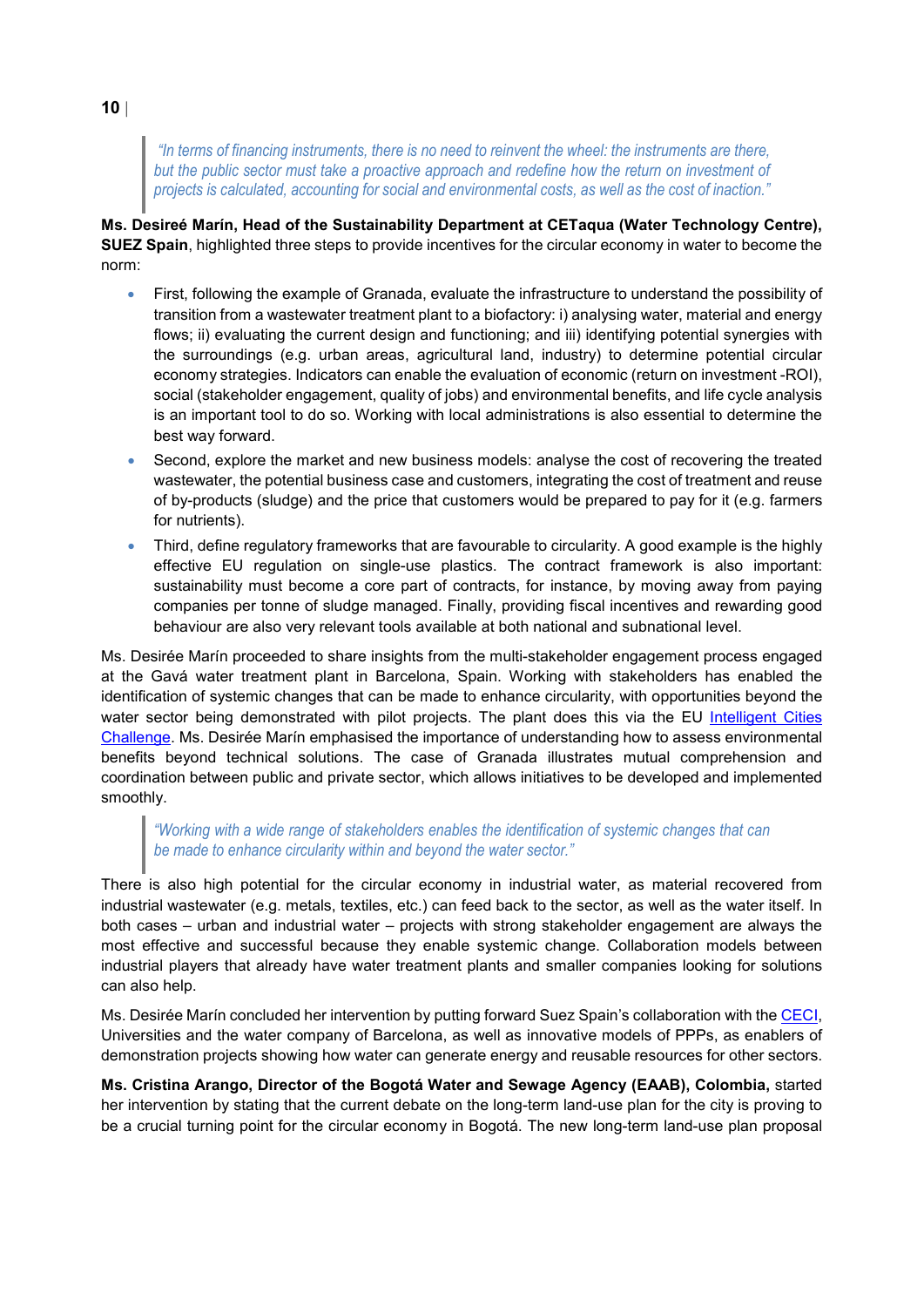includes elements such as water treatment and waste separation, and will guide the city over the coming years. Ms. Arango highlighted progress, but also the need to take further action, on four key aspects:

- **Solid bio waste from water treatment**: While some waste is used for the regeneration of land damaged from mining, much of it still goes to waste. Today, 39 000  $\text{m}^3$  of solid bio waste is treated by the EEAB, and this capacity is set to double with the completion of the new Canoas water treatment plant, which will likely be the one of the largest in Latin America, treating 70% of Bogota's wastewater. Currently, 2.3 million customers are connected to EAAB services, which benefit around 8 million people.
- **Energy from sludge**: The EAAB is scaling up operations to transform sludge into energy in its water treatment plant, allowing improved energy efficiency. It is also ensuring that new wastewater treatment plants will follow a similar model.
- **Reuse of water at the user level** is also needed, but the regulatory framework does not currently allow for this. Nevertheless, water is being recirculated to improve efficiency at some of the company's drinking water treatment plants.
- **Reuse of different oils**: The lack of a defined collection method and destination for used oils leads to inefficiency in the sewage network. EAAB is promoting behaviour change through campaigns and strategic alliances in other sectors to make users a part of the solution to this problem.

**Ms. Cristina Arango** highlighted the importance of knowledge sharing as a means to encourage technology transfer. Cooperation between cities is important, but collaboration between the public and private sectors is also key to understand processes, as policies can fail to consider technical aspects sufficiently. Before collaborating, each actor must understand where they find themselves on their circularity journey: to what extent they are avoiding the creation of waste, reusing and valuing it, and if they are regenerating ecosystems. In the case of EAAB, most efforts so far have focused on valuing waste streams resulting from water treatment processes and ecosystem regeneration. By doing so, the company is protecting water sources such as the Chingaza Paramo and the supporting ecological infrastructure for water services.

*"Cooperation between cities is important, but collaboration between the public and private sectors is key to understand processes, as policies can fail to sufficiently consider technical aspects."*

As a concluding statement:

- **Mr. Teodoro Estrela** emphasised the importance of cities and regions in the circular economy transition to build better links among stakeholders, as well as the importance of orientating principles (such as the **OECD Principles on Water Governance**) and indicators to move forward efficiently.
- **Mr. Sergio I. Campos G.** stated that circularity will replace sustainability, and that companies, cities and governments that do not take an active stance in circularity will lose time, money, relevance and resilience to climate change and other shocks.
- **Ms. Desirée Marín** raised the importance of paying attention to innovation in governance models, social perception, business models and implementation barriers beyond technical solutions for cities.
- **Ms. Cristina Arango** highlighted the circular economy as a solution for post-pandemic economic reactivation, in terms of job creation and increased efficiency.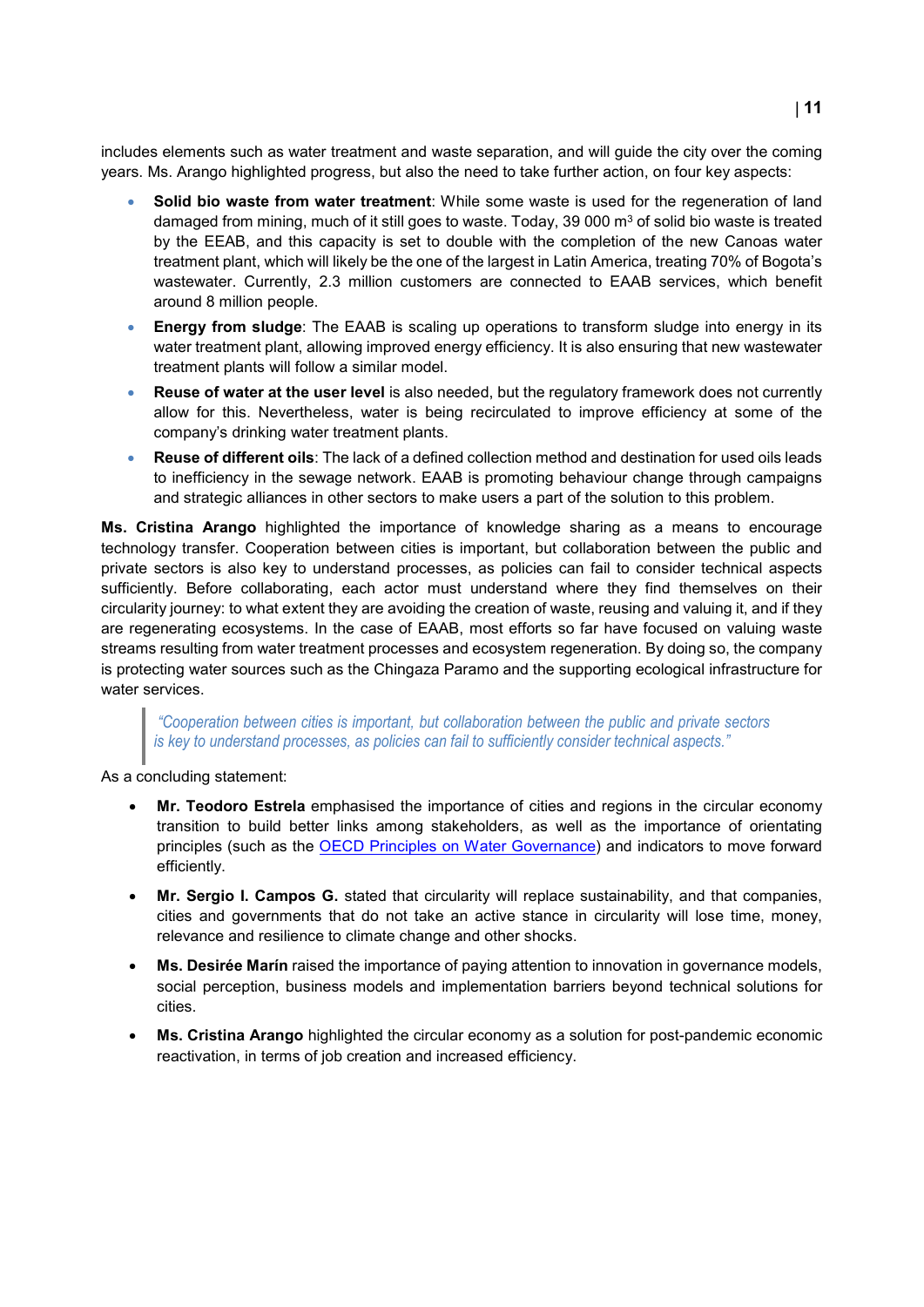### <span id="page-11-0"></span>**Linking the green and circular economy in cities and regions towards COP26**

### → [Click here to see the video recording.](https://www.youtube.com/watch?v=1UL_PE9VvuQ)

**Mr. Tadashi Matsumoto, Head of Unit, Sustainable Development and Global Relations, Centre for Entrepreneurship, SMEs, Regions and Cities (CFE), OECD,** introduced the keynote speaker (Mr. Ken Webster), the OECD speaker (Mr. Ander Eizaguirre), the four panellists (Ms. Anna Richardson, Ms. Burcu Tuncer, Ms. Patrícia Iglecias and Mr. James Pennington), and moderated the panel discussion on linking the green and circular economy in cities and regions towards COP26.

### *Keynote speech by Mr. Ken Webster, Director, International Society for Circular Economy, IS4CE*

Mr. Ken Webster thanked the OECD for the invitation, and started his presentation by emphasising that individual perceptions ultimately depend on worldviews, a helpful consideration to keep in mind when designing circular economy systems. The main shift in perception required for the shift to a circular economy relates to its inspiration from living systems. To reinforce this idea, Mr. Webster shared the example of cradle-to-cradle specialists talking about nutrients rather than material, or food rather than waste.

Moreover, Mr. Webster emphasised the importance of effective, as well as efficient systems. Indeed, effectiveness relates to the system's purpose, which efficiency should support. To reinforce this point, Mr. Webster quoted Gunter Pauli, who said that "our current obsession with lowering costs is a misdirection: the purpose of the systems is to add value with what is locally available."

*Gunter Pauli: "Our current obsession with lowering costs is a misdirection: the purpose of the systems is to add value with what is locally available."*

Ecosystems are always an interplay between efficiency and resilience, making them flexible, adaptable and capable of evolution. The end goal sought should be the achievement of effective circular economy systems, not efficiency. As an analogy, Mr. Webster highlighted that economic thinking tends to focus on the structure of a tree (e.g. the trunk of the tree or the main roots and branches) rather than on the action occurring at the surface (e.g. in the finer roots and the twigs and leaves). However, functionally, the main structures can be seen to support the periphery, rather than the other way around.

Mr. Webster highlighted two main enabling conditions of the circular economy:

- First, the **infrastructure** of energy, water, places, workspaces, tools and means of exchange is a way of supporting less capital-intensive and competitive entities requiring support, such as temporary material stores, community kitchens, hacker and fab labs, platform cooperatives or local currencies. These entities help to increase participation in the economy at a very low cost using local resources.
- Second, the **macro** level, i.e. spending and taxing, also needs to be adjusted. Currently, the economy is not conducive to the systemic approach required for circularity, as macro flows of expenditure and income need to be deliberately orientated for circularity and exchange. These flows are currently orientated towards asset values and non-productive assets, yet business needs customers and customers need income: in fact, Adam Smith and other classic economists identified rent-seeking as the main obstacle to circulation. Nowadays, the rent-seekers are identified as the monopolies and oligopolies, rather than the landlords. To encourage people to be part of the circular economy, people should be taxed less than non-renewables and non-productive assets. Taxing the latter more would encourage circulation, production and exchange, rather than favouring an asset-based economy. These types of economic ideas are increasingly coming into the mainstream, with examples including job guarantees, basic dividends and infrastructure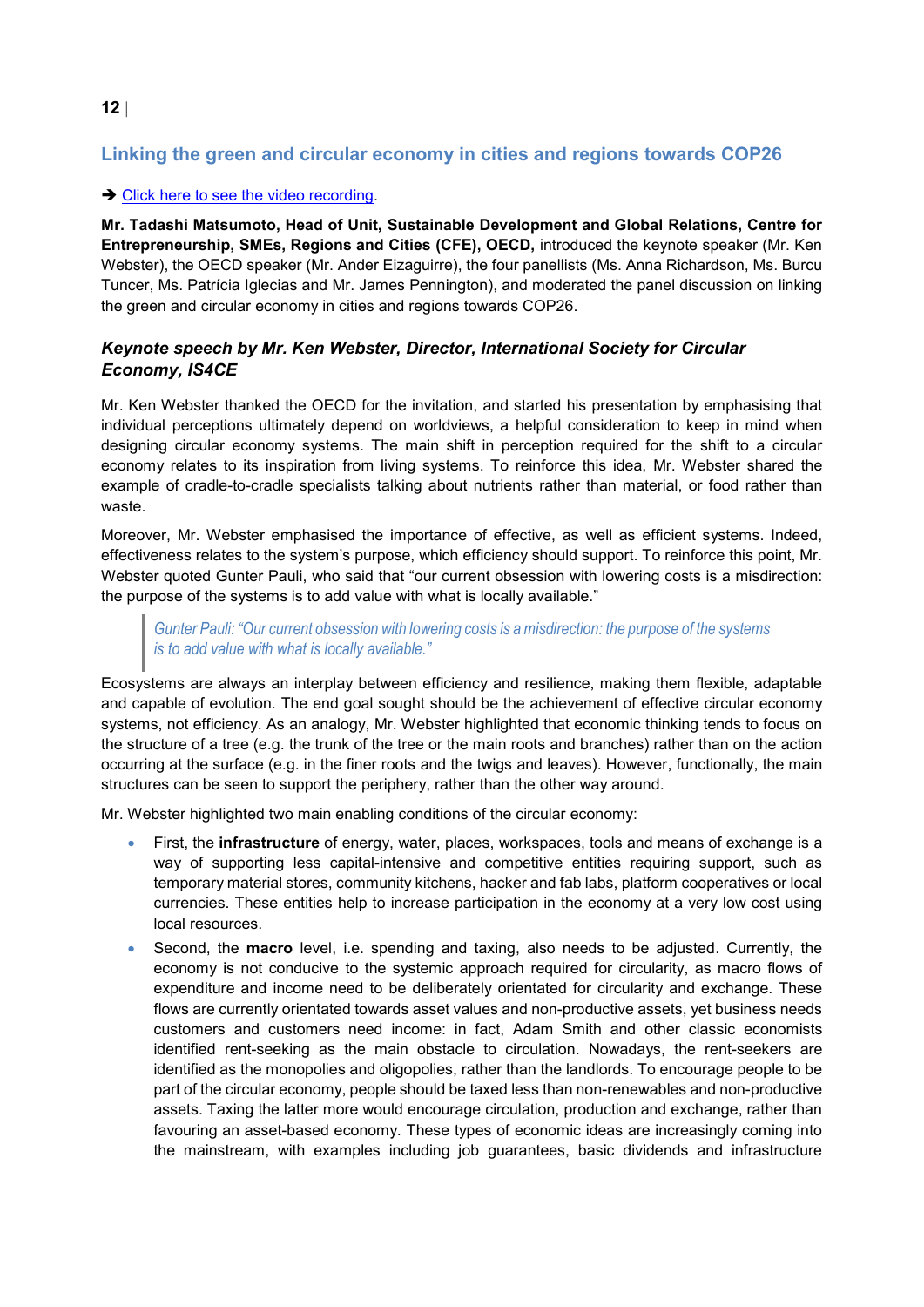spending. Most importantly, thriving economies that use local resources could limit populism, defend and rework democracy.

Mr. Ken Webster concluded his intervention by shedding light on the emergence of two circular economy concepts – centralised and distributive circularity – and the need for both approaches. Currently, the shift towards centralised circularity, which is top-down, in-house, based on proprietary intellectual property, and seeking to control materials or platforms for exchange, is increasingly becoming the norm. On the other hand, distributive circularity based on insights from living systems is about open standards, open source, open data, distributed R&D, global design and local manufacturing, and knowledge commons where people can participate more in the economy. Both types of systems are equally as important as each other.

### *Spotlight on the Circular Economy in Glasgow, United Kingdom*

**Mr. Ander Eizaguirre, Junior Policy Analyst, Circular Economy Programme, Centre for Entrepreneurship, SMEs, Regions and Cities (CFE), OECD** provided an overview of the preliminary findings of the ongoing policy dialogue with the city of Glasgow (UK), one of the case studies of the [OECD](https://www.oecd.org/regional/cities/circular-economy-cities.htm)  [Programme on the Circular Economy in Cities and Regions,](https://www.oecd.org/regional/cities/circular-economy-cities.htm) and highlighted the city's commitment to the transition towards a circular economy as a means of improving environmental and social outcomes.

Glasgow is moving towards a circular economy for three main reasons:

- The expected population growth in the city, combined with changes in the structure of households, will require new infrastructure and heightened demand for services. To accommodate this growing population, Glasgow City Council set the target of building 25 000 new houses between 2015 and 2025.
- [Glasgow aims to become the first carbon-neutral city in the UK by 2030.](https://www.glasgow.gov.uk/article/25066/Council-Sets-Target-Of-Carbon-Neutral-Glasgow-by-2030) The city's GHG emissions dropped 37% in 2018 from 2006 levels, and Glasgow was the first Scottish city to introduce a Low Emissions Zone in the city centre.
- The circular economy is perceived as an opportunity to regenerate polluted land and improve health conditions. As a consequence of Glasgow's industrial legacy, 55% of the population lives within 500 metres of a derelict site, double the national share for Scotland. This issue is of particular importance as the adverse physical environment has been identified as one of the major explanatory factors of excess mortality in Scotland.

*"Glasgow is moving towards a circular economy for three main reasons: to accommodate a growing population with changes in the structure of households; to become the UK's first carbon-neutral city by 2030; and to regenerate polluted and derelict land, as well as to improve health conditions."*

Glasgow has taken several steps towards the circular economy, and the concept of circularity is not new to the city:

- Glasgow's circular path is a shared responsibility, primarily driven by the collaboration between [Glasgow Chamber of Commerce,](https://www.glasgowchamberofcommerce.com/) [Zero Waste Scotland](https://www.zerowastescotland.org.uk/) and [Glasgow City Council.](https://www.glasgow.gov.uk/)
- Since 2015, this partnership has implemented several activities, including exploratory studies to track inflows and outflows of materials in the city and calculate consumer footprints; the organisation of events on the circular economy to raise awareness; and the organisation and creation of workshops and circular economy platforms to crowdsource ideas.
- In 2020, Glasgow launched its [Circular Economy Route Map,](https://www.glasgow.gov.uk/councillorsandcommittees/viewSelectedDocument.asp?c=P62AFQDNDX2UT1NTNT) which emphasises the goal of localising the economy via the creation of local jobs and the promotion of community empowerment.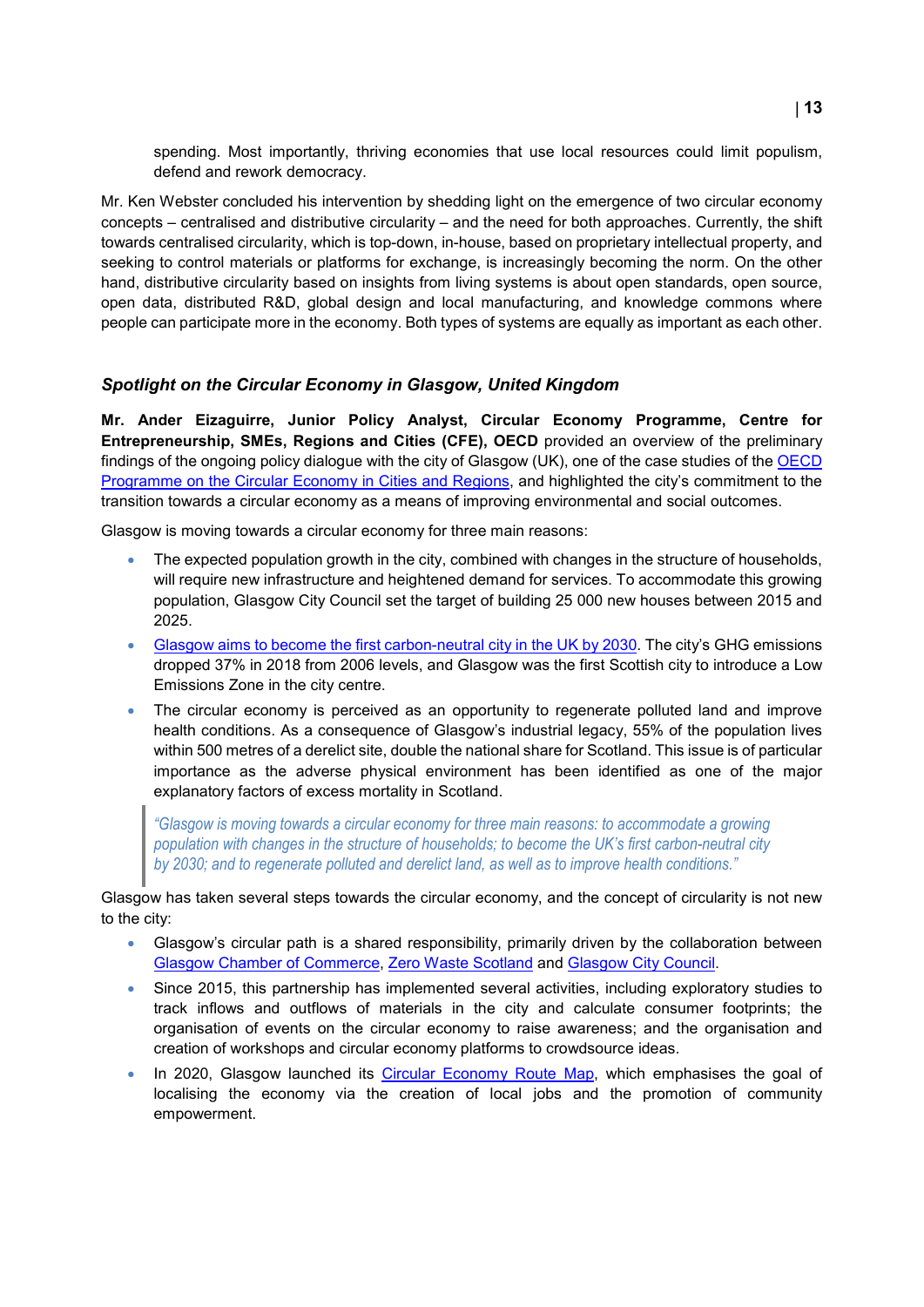• Glasgow will host the [UN Climate Change Conference \(COP26\)](https://ukcop26.org/) in November 2021, an opportunity for the city to showcase its transformation towards carbon neutrality and to create a legacy beyond the conference.

As a result of the work carried out for over a year with more than 60 stakeholders across the city towards the circular transition, the OECD's preliminary findings show that improvements can be made in several areas:

- There is a need to move from silo to system thinking within municipal departments, with several plans and strategies (e.g. Glasgow's City Development Plan, the city's Waste Policy for 2020 to 2030) having the potential to be connected with the circular economy, enhancing coordination across municipal departments.
- Glasgow needs to improve citizen awareness and understanding of the circular economy, while involving larger corporations in the circular transition, beyond the engagement efforts made with SMEs.
- The city needs to build technical capacities on the circular economy, and to collect and analyse data that could improve decision-making regarding circular economy-related initiatives.
- The city should implement financial incentives to promote the adoption of a circular approach, while facilitating access to funding for social enterprises that pursue social and environmental functions.
- Finally, the city can improve its existing public procurement process, which does not currently fully exploit the potential of the circular economy.

Mr. Ander Eizaguirre concluded his presentation with suggested policy recommendations to be further articulated and discussed with stakeholders during a dedicated Policy Seminar. The city of Glasgow could play a role as promoter, facilitator and enabler of the circular economy:

- To **promote** the circular economy, it is important i) to establish clear roles and responsibilities within the city council regarding policy-making and implementation; ii) to consider the progressive, long-term transition to circularity of key economic sectors (e.g. events, hospitality, the built environment and food); and iii) promote the use of labels and certifications to increase trust, including ensuring that existing certifications such as the Revolve certification for second-hand products effectively reach customers.
- To **facilitate** collaboration among a wide range of actors to make the circular economy happen in Glasgow, the city can i) effectively coordinate across levels of government to align policies, targets, funds and regulation, especially considering the **Scottish government's circular economy strategy** launched in 2016; ii) use empty or dismissed buildings as a testbed for circular economy experimentation; and iii) city could set up initiatives for young people in social and environmental projects.
- To **enable** the governance and economic conditions conducive to the circular economy, Glasgow could i) identify and update local regulations; ii) use economic instruments to accelerate the transition, while promoting capacity building in the city government; iii) set up an incubator policy for circular business models, beyond existing incubators and business support programmes in Glasgow; and iv) create an information system and assess results.

### *Panel discussion*

**Ms. Anna Richardson, Councillor for Sustainability and Carbon Reduction, City of Glasgow, United Kingdom,** thanked the OECD for the presentation and the insightful work in supporting Glasgow on its circular journey. Ms. Richardson reaffirmed Glasgow's commitment to taking an approach to circularity that embeds social justice and sustainability, offering opportunities to citizens and communities to build more resilient local economies, to share and repair more, and to limit resource waste. By making circular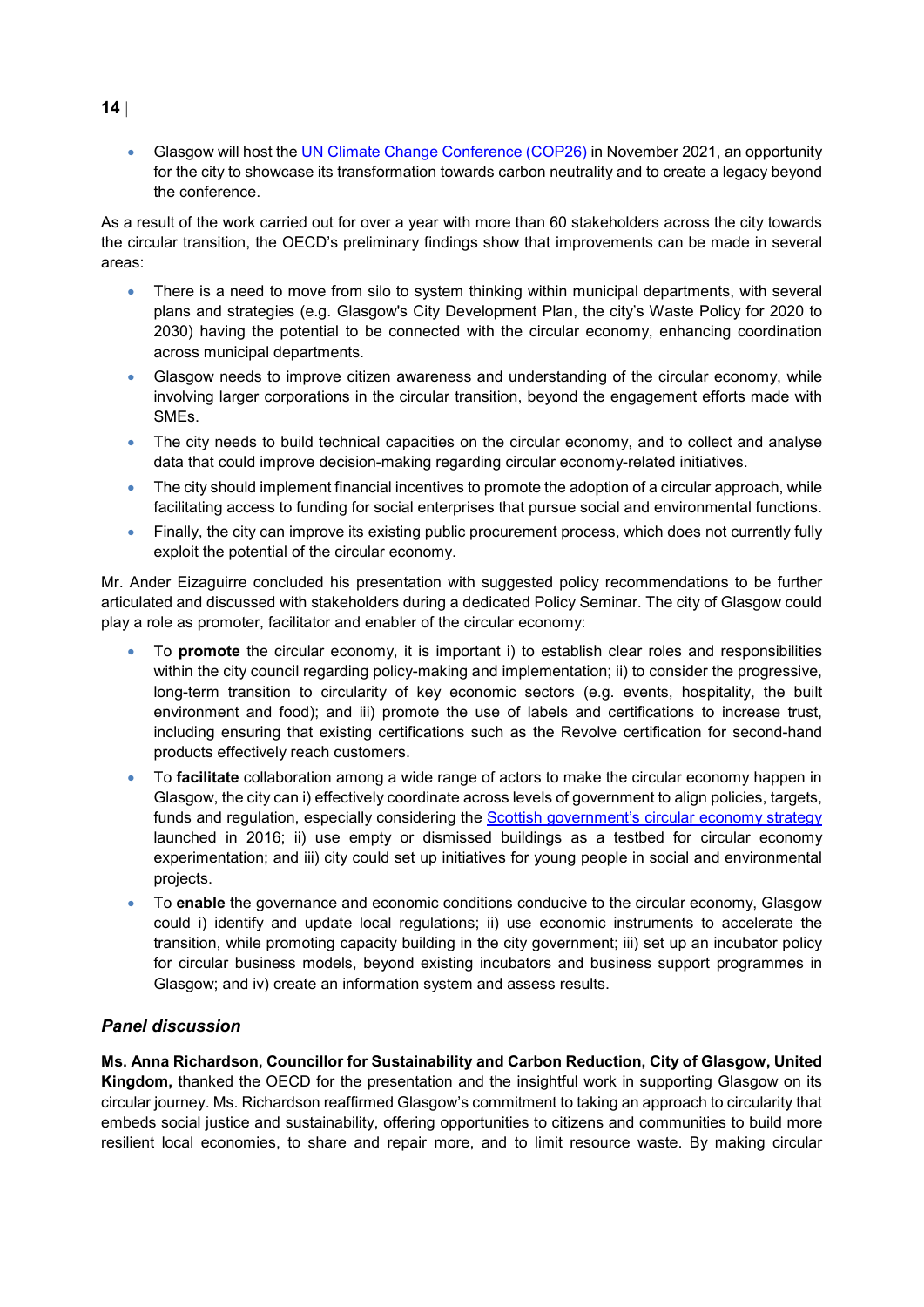activities part of everyday life, Glasgow aims to demonstrate how climate action can be beneficial for living standards.

### *"By making circular activities part of everyday life, Glasgow aims to demonstrate how climate action can be beneficial for living standards."*

New ways of working have the potential to create space in the city for new local businesses and third sector organisations. Professor Webster's comments about supporting local economies resonated with what Glasgow strives to achieve. Successful examples in Glasgow include organisations that upcycle bicycles, others that lend tools and provide training to enable residents to do work in their homes, which can improve energy efficiency, and repair facilities that enable the repair and reuse of everyday items. Such examples are win-win scenarios as they enable citizens to make the most of existing resources, while reducing pressure on the council to dispose of unwanted items. Indeed, the significant financial and carbon cost of waste management make it in the city's best interests to reduce the quantity of waste produced.

The [Circular Economy Route Map](https://www.glasgow.gov.uk/councillorsandcommittees/viewSelectedDocument.asp?c=P62AFQDNDX2UT1NTNT) highlights the work that Glasgow plans to take forward to turn principles into reality, and focuses on key high-impact areas, such as:

- Projects to redistribute surplus food, such as through community fridge models. In addition to food, surplus technology from mobile phones to laptops is being repurposed for those who are currently digitally excluded. The importance of access to food and digital technology was further highlighted by the COVID-19 pandemic.
- The city's new textile forum works on reducing textile wastage. Facilitating these networks and bringing people together is an area in which Glasgow City Council can add value.
- Construction is a significant challenge to achieve circularity. As such, the city will support the circular design of new buildings, as well as harvesting and storing materials for reuse.
- The council will show leadership for the city by developing procurement processes that support the businesses taking steps in the right direction. The OECD report highlights that role modelling from organisations such as councils is essential, so circular practices must become a part of business as usual.
- Finally, the resolve to build better places must be strengthened. Strong communities, with networks and enterprise capable of sustaining neighbourhoods, endured COVID-19 lockdowns more robustly. Those same networks must enable Glasgow to take climate action that supports people.

Ms. Richardson concluded her intervention by expressing the wish that Glasgow's COP26 legacy would be one of communities feeling empowered to lead much of the change towards a healthier, decarbonised future. The circular economy requires technology and manufacturing changes, but it equally needs people. The people and businesses at the root of circular initiatives enable access to better quality of life within their communities, while reducing their environmental impact. COP26 will be an unprecedented opportunity to highlight the benefits of the circular economy for people.

**Ms. Burcu Tuncer, Head of Circular Development, ICLEI,** started her intervention by putting forward circular development as one of the pathways towards the achievement of Sustainable Development Goal (SDG) 12 on responsible production and consumption, and SDG 13 on climate action, at the local level. The absence of global binding targets for local governments on material or resource use implies that agendas are shaped by other environmental issues such as climate neutrality and biodiversity protection, as well as local socio-economic agendas. However, action on the circular economy provides opportunities to reach climate neutrality, biodiversity and local economic development goals in urban environments.

Until recently, the majority of climate-related policy discussions and investments have focused on accelerating the adoption of renewable energy and energy efficiency. However, these do not effectively tackle most of the emissions resulting from industry, land use and built environment change. Despite global efforts, GHG emissions are not falling rapidly enough to achieve climate targets: switching to renewable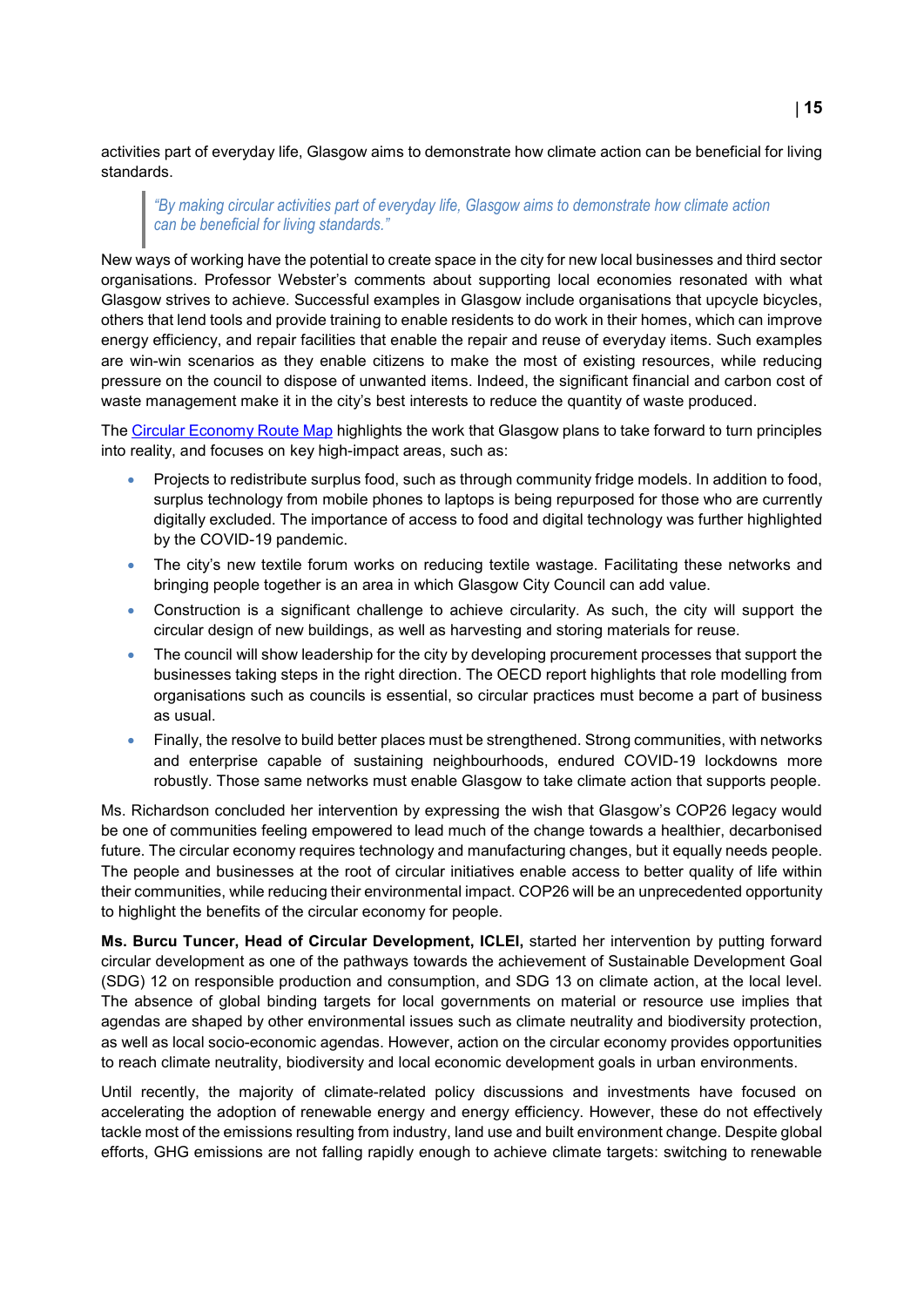**16** |

energy can only reduce emissions by 55% and fails to address emissions embedded in the materials and products flowing within the economy. The remaining 45% of GHG emissions embedded in the production of everyday products can, however, be addressed by the circular economy. The International Resource Panel (2019) estimates that around 50% of total GHG emissions are caused by resource extraction and processing. The ICLEI Network is unanimous that more effective action is needed.

*"The switch to renewable energy can only reduce GHG emissions by 55% and fails to address the remaining 45% of emissions embedded in the materials and products flowing within the economy. These emissions can, however, be addressed by the circular economy."*

To this end, ICLEI network members are taking action. For example, the city of [Turku](https://www.turku.fi/en/carbon-neutral-turku/circular-turku) (Finland), the Mayor of which is ICLEI Vice-President and lead of the circular development pathway of ICLEI's network of over 2 500 cities and local governments, has a climate plan that commits the city to become climate neutral by 2029. To do so, Turku will strive to reduce GHG emissions by 80% compared to 1990 level by 2029. From 2029 onwards, Turku aims to become a climate-positive area with net negative emissions, meaning that its carbon compensation will exceed its emissions. The mitigation measures of Turku's Climate Plan 2029 are directly linked to circularity measures: for example, two heat pumps use the city and neighbouring municipalities' wastewater heat to produce district heating and cooling for 15 000 households. In addition, sludge from the plant is used for biogas production, serving local electricity, heating and transport needs through a carbon-neutral source. These wastewater activities produce ten times more energy than they consume. In addition, Turku City Group subsidiaries such as Turku Science Park Ltd. are obliged to account for the lifecycle climate and environmental impacts of their investments. Regenerative solutions are also key to protecting carbon sinks in Turku. By increasing the number of green areas, maintaining forests, fields and the amount of vegetation in various areas of the city, the city increases the carbon absorption capacity of vegetation and soil. ICLEI has been supporting the identification of circular economy [interventions](https://www.iclei.org/en/Circular_Turku.html) across five priority sectors (food, water, buildings and construction, energy, transport and logistics) through multi-stakeholder engagement and international knowledge transfer. Turku is one of the signatories of the [European Circular Cities Declaration.](https://circularcitiesdeclaration.eu/)

[ICLEI's Action Framework for the Circular City](https://circulars.iclei.org/action-framework/) enables cities to systematically analyse what actions can be taken for the transition to a circular and carbon neutral economy in cities. Currently, 18 pilot cities in are using this Framework to design circular economy interventions for climate mitigation. This systemic approach enables cities to see potential for the circular economy beyond effective waste management. The Framework includes five main strategies:

- **Rethink** concerns value chains and the phasing out of linear incentives to mitigate carbon [e](https://www.urbangreenbluegrids.com/projects/hammarby-sjostad-stockholm-sweden/)missions. For example, the **[Hammarby](https://www.urbangreenbluegrids.com/projects/hammarby-sjostad-stockholm-sweden/) district** (Sweden) is designed around the closed-loop metabolism concept that embraces synergies between water, energy, and transportation. The district is heated by purified waste water, combustion of household waste and biofuel; once heat has been extracted from waste water, it is used for cooling. Biogas is used to run local transit.
- **Regenerate** is about ensuring all infrastructure and production-consumption systems positively contribute to local resource and nutrient cycles and respect ecosystems' regeneration rates. For example, [Bogor](https://circulars.iclei.org/wp-content/uploads/2021/03/Bogor_ICLEI-Circulars-case-study_Final-2.pdf) (Indonesia) processes organic waste using the black soldier fly. Fly larvae eat organic waste, thus reduce the amount landfilled and avoid carbon emissions. Residue from the process can be used as fertiliser; and fly eggs and larvae can be monetised as animal feed.
- **Reuse** seeks to extend the use of existing resources, products, and infrastructure. [Belo Horizonte'](https://www.ellenmacarthurfoundation.org/assets/downloads/Belo_Horizonte_-Case-Study_Mar19.pdf)s (Brazil) Computer Reconditioning Centre enables citizens from low-income communities to receive training to restore donated used IT equipment into full working condition. This refurbished equipment supports more than 300 "digital inclusion sites" operated by the city, where residents have free access to computers and internet, as well as training opportunities in basic digital literacy.
- **Reduce** aims to optimise infrastructure for resource efficiency. For example, [Toronto](https://www.enwave.com/locations/toronto.htm) (Canada) saves energy by using the naturally cold waters from Lake Ontario to cool its central financial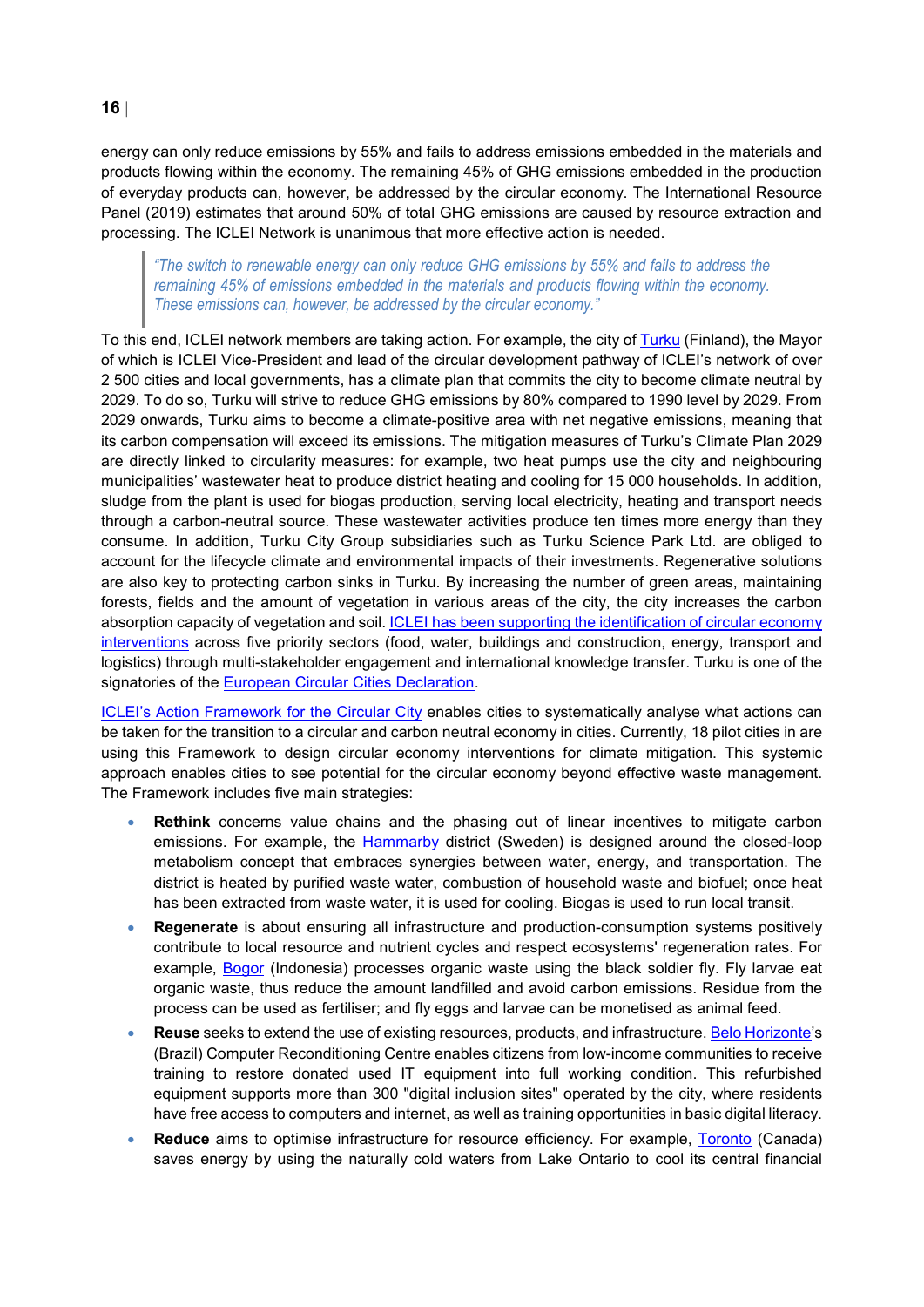district. It also promotes circular business innovations such as [Rizhao's](https://sustainabledevelopment.un.org/content/documents/6089GSDR%20Brief%2031CN.pdf) (China) Economic and Technology Development Area (REDA), an eco-industrial park that demonstrates the principles of industrial symbiosis.

**Recover** strives to enable the recovery of materials at their end of life and to facilitate their reintroduction in production processes. Under the Green Cincinnati plan, the city committed to reduce [food waste](https://circulars.iclei.org/food-systems-handbook/) with consumer campaigns and targeted food recovery networks, which collect food that would otherwise be wasted and distribute it to residents facing food insecurity. The city estimates that food waste composting already reduces carbon emissions by 18 500 tonnes per year.

Ms. Burcu Tuncer concluded her intervention by highlighting the Climate Action Pathways process. ICLEI co-heads the [Human Settlements Climate Action Pathway,](https://unfccc.int/climate-action/marrakech-partnership/reporting-tracking/pathways/human-settlements-climate-action-pathway#eq-1) the space in the climate negotiations for addressing waste, consumption and circularity, with the United Nations Environment Programme (UNEP). This is a window of opportunity to push for zero waste, accessibility and more participatory processes in cities. The list of ambitious actions for various actors, from business to local governments, will stay open for endorsements towards COP26.

**Ms. Patrícia Iglecias, President of the Environmental Company of the State of São Paulo (CETESB), Brazil,** started her intervention by providing an overview of the state of São Paulo's characteristics and implications for the circular economy. As the most industrialised state of Brazil and one of the most populous, with more than 44 million people, environmental legislation in São Paulo is more restrictive than national environmental legislation, particularly regarding the prevention of pollution. On the other hand, investors recognise that Environmental, Social, and Corporate Governance (ESG) data can influence business performance, corporate strategy and risk management in the long term. Many ESG factors are linked to the circular economy, including waste management and destination, reverse logistics, product responsibility, life cycle analysis, GHG emissions, water shortages, and the recognition of the fact that resources are finite.

The state of São Paulo has implemented policy instruments that push the state economy towards a more circular economy, which in turn contributes to climate neutrality. Notably:

- The state has a robust licensing process, which is essential for ensuring pollution control and promoting the resilience of biological cycles.
- The state has implemented a Reverse Logistics policy, similar to the European Union's Extended Producer Responsibility, since 2018. This policy mandates proof of compliance with reverse logistics in environmental licensing procedures from industries, importers, retailers and distributors of products for which implementing an EPR system is mandatory by federal and state legislation. The number of companies covered by the policy has increased from 2 000 in 2018, to 4 000 in 2021.
- In 2020, CETESB led the elaboration of a new regulation on organic waste composting to facilitate the implementation of small-scale composting projects for household organic waste. It is estimated that up to 500 kg per day can be facilitated by a simple license system.

Over time, the licensing process aims to encourage the adoption of technologies that are less aggressive for the environment and more efficient in the production process. A good example comes from ethanol from sugarcane, the biofuel with the lowest carbon footprint in the world (90% lower GHG emissions than gasoline). Today, the state's Greener Ethanol Protocol focuses on improving good practices in soil conservation, reducing both use of agricultural supplies and water.

*"Local and regional governments have an important role to play in achieving the temperature targets of the Paris Agreement, particularly in federal countries such as Brazil."*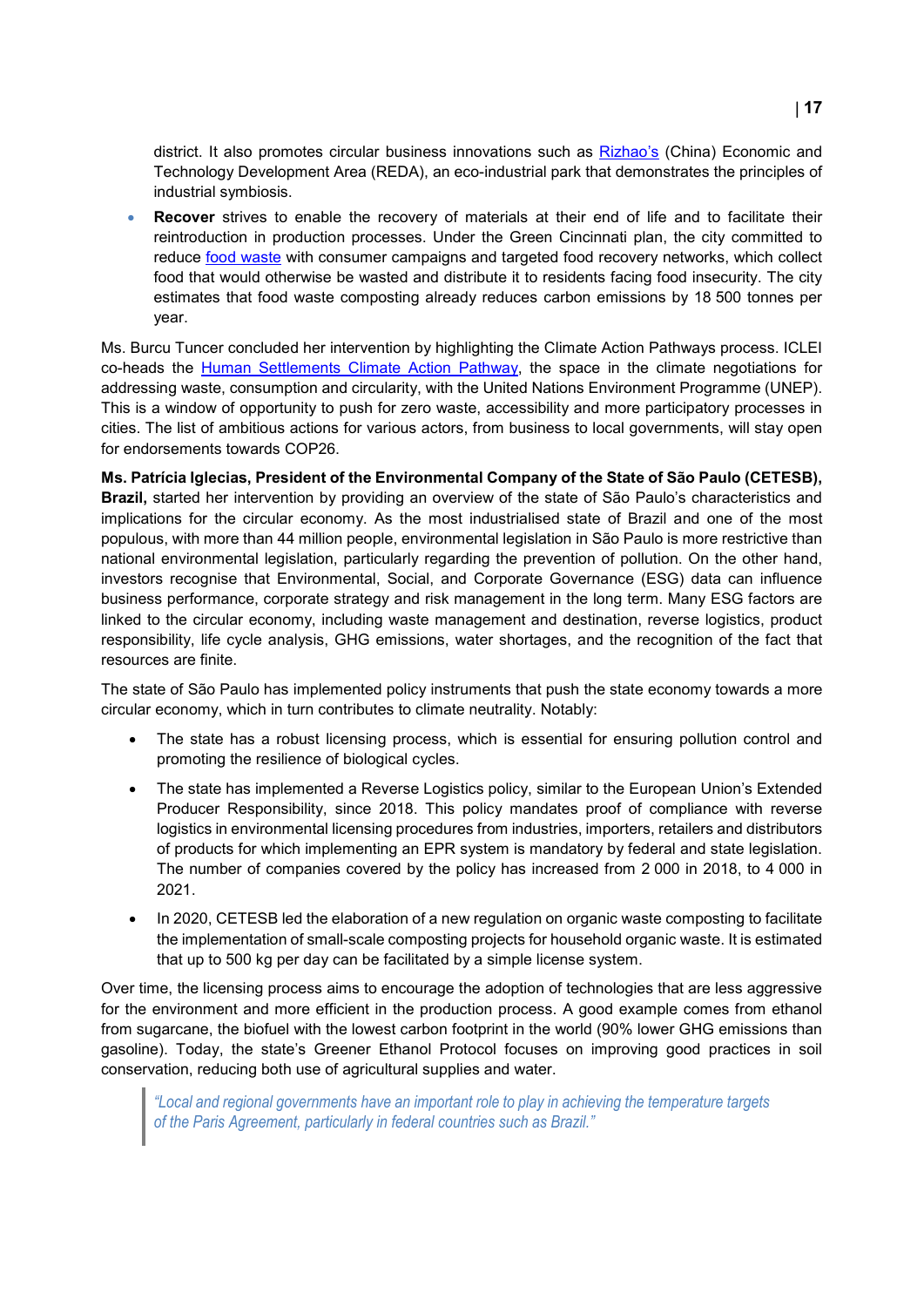Ms. Patrícia Iglecias concluded her intervention by highlighting the important role of local and regional governments in achieving the Paris Agreement targets, particularly in federal countries such as Brazil, in collaborating with businesses on the ground for the circular economy. The federal level of government can help by providing a framework and methodology.

**Mr. James Pennington, Lead, Circular Economy, World Economic Forum (WEF)**, highlighted the importance of linking the green and circular agendas. Many vital transitions are set to take place within cities, particularly in the built environment, a key area for decarbonisation.

The WEF launched a [new website](https://ceclimate.weforum.org/) that looks into topics at the intersection of decarbonisation and the circular economy. One of these topics is industry, a very hard-to-abate sector with an unclear decarbonisation pathway. 27% of global GHG emissions come from industry, of which 60% come from the use of four materials: cement, steel, aluminium and a broader array of chemicals. The OECD estimates that global material use will double by 2060: as such, if decarbonisation occurs at a slower pace than that of the increase in material use, industry emissions could continue to grow, highlighting the need to introduce the circular economy into hard-to-abate sectors. For instance, 30% of emissions reductions for steel will come from circular economy.

*27% of global GHG emissions come from industry, of which 60% come from the use of four materials: cement, steel, aluminium and a broader array of chemicals. The OECD estimates that global material use will double by 2060, meaning that decarbonisation efforts could be undone by this rate of increase.*

Almost half of these materials go into the built environment, which accounts for 36% of European waste. With demand for real estate rising fast, building stock will need to double by 2050 globally, with strong regional differences: Europe's building stock will grow by 20%, while 66% of the built environment in Africa has not been built yet. In most developing countries, a large share of the infrastructure that will be in use in 2050 has not been built yet. This represents both an important challenge and an opportunity for the circular economy.

Key circular economy solutions in the built environment include the replacement of building materials with circular alternatives, increasing building utilisation (including repurposing and extending the life of existing buildings), and recycling and reusing (e.g. using recycled materials for new buildings and modular designs that facilitate the replacement of pieces of buildings).

Mr. Pennington highlighted two relevant pieces of recent work from the World Economic Forum:

- A recent report on [Five Big Bets for the Circular Economy in Africa,](https://www.weforum.org/reports/five-big-bets-for-the-circular-economy-in-africa-african-circular-economy-alliance) published by the African Circular Economy Alliance, for which the WEF hosts the Secretariat co-chaired by Rwanda, South Africa and Nigeria.
- A WEF [partnership](https://www.weforum.org/agenda/2021/02/from-ambition-to-action-japan-circular-economy-roundtable/) with the government of the Netherlands, the Ministry of the Environment of Japan and several companies calling for the circular economy in the net zero industry transition. The first key focus of this initiative will be on the built environment.

Mr. Pennington highlighted the work of the Ellen MacArthur Foundation and other organisations working with the [Platform for Accelerating the Circular Economy \(PACE\)](https://pacecircular.org/) in advancing towards the inclusion of circular economy principles within the built environment. In this regard, continued work among key stakeholders, especially cities, is essential to ensure this item stays on the political agenda.

Mr. Pennington concluded his intervention by highlighting the lack of countries mentioning the circular economy within their Nationally Determined Contributions (NDCs) for the Paris Agreement. This underscores the need for heightened communication between cities and national policy makers regarding how cities are lowering their GHG emissions through circular economy and how this contributes to national NDCs.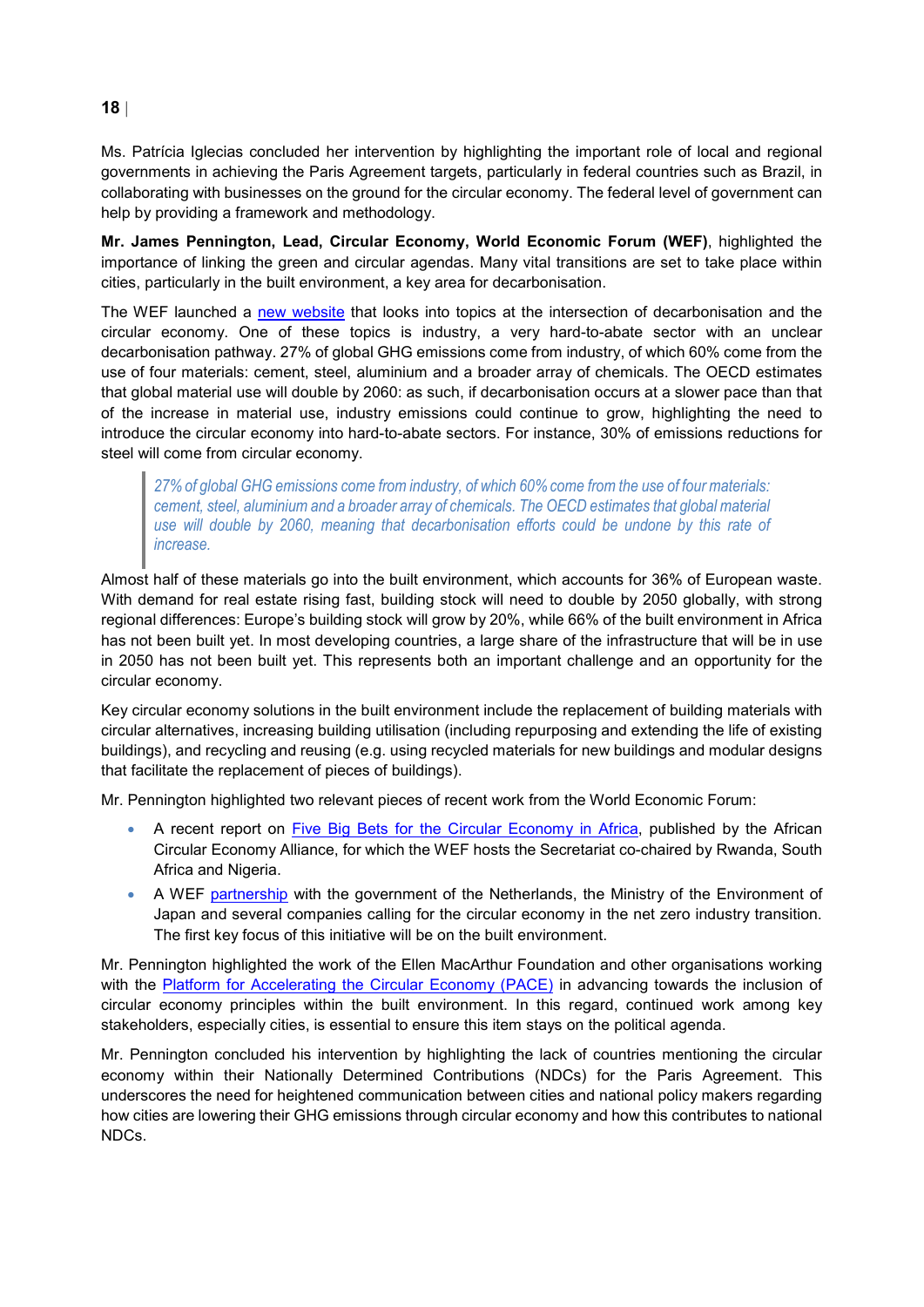## <span id="page-18-0"></span>**2 From global to local: closing loops in green recovery plans and measuring progress in cities and regions**

### <span id="page-18-1"></span>**Closing loops in the green recovery**

#### → [Click here to see the video recording.](https://www.youtube.com/watch?v=zY73cp3gUzA)

**Ms. Aziza Akhmouch, Head of Division, Cities, Urban Policies and Sustainable Development, OECD**  introduced the keynote speaker (Ms. Rozalina Petrova), the OECD speaker (Mr. Andrea Accorigi) the four panellists (Mr. Philip Nugent, Mr. Mihail Kõlvart, Ms. Laura d'Aprile and Ms. Brigitte Mouligneau) and moderated the panel discussion on closing loops in the green recovery.

### *Keynote speech by Ms. Rozalina Petrova, Member of the Cabinet of the EU Commissioner for Environment, Oceans and Fisheries, Virginijus Sinkevičius*

**Ms. Rozalina Petrova, Member of the Cabinet of the EU Commissioner for Environment, Oceans and Fisheries, Virginijus Sinkevičius,** congratulated the OECD on organising the Roundtable and expressed thanks for the invitation. She started her intervention by warning that despite the health, social, economic and political challenges of the COVID-19 crisis, wider climate, environmental and social challenges related to globalisation and digitalisation should not be overlooked. These challenges are particularly tangible for cities, and many solutions are to be found at the city level. As such, cities have a key role to play in bringing these important but sometimes abstract agenda to the ground, and ensuring that digitalisation and decarbonisation are positive for all citizens.

*"Despite the health, social, economic and political challenges of the COVID-19 crisis, wider climate, environmental and social challenges related to the megatrends of globalisation and digitalisation must not be overlooked. These challenges are particularly tangible for cities and many solutions are to be found at the city level."*

The European Commission (EC) has two key roles in meeting this challenge: to provide a level international playing field and to adjust regulatory systems to be fit for the sustainable future, and to provide incentives with EU funds. Notably, the [EU recovery plan](https://ec.europa.eu/info/strategy/recovery-plan-europe_en) and [Recovery and Resilience Facility](https://www.consilium.europa.eu/en/policies/eu-recovery-plan/#:%7E:text=The%20new%20Recovery%20and%20Resilience,loans%3A%20%E2%82%AC360%20billion) represent unprecedented funding and stimulus opportunities. The EC is working closely with member states to ensure the investment and reform sections of the recovery and resilience plan they are mandated to present are fit for purpose.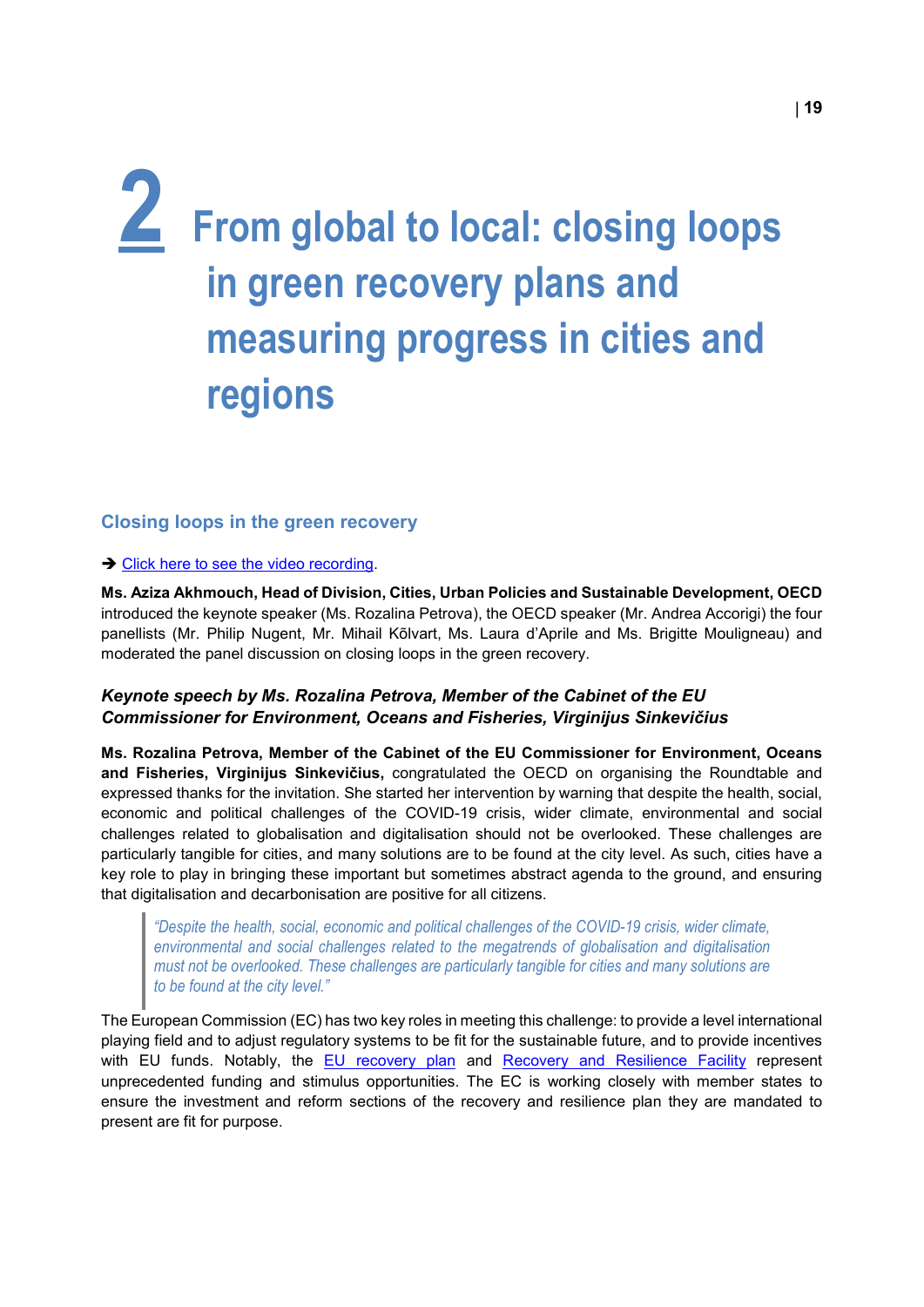### **20** |

Beyond regulation and incentives, consistent strategies are needed to support the EU's sustainable growth, starting with the **European Green Deal** (EGD). The EGD encompasses many economic sectors, including mobility, agriculture and construction. The [new circular economy action plan](https://ec.europa.eu/environment/strategy/circular-economy-action-plan_en) (March 2020), one of the key deliverables of the EGD, received very positive feedback from all stakeholders despite COVID-19: companies saw business opportunities; citizens saw the right to repair and material security; and the EGD was positively perceived by EU institutions and other international institutions. On the regulation side, as part of the EGD, the EC delivered a legislative proposal on batteries covering the full life cycle of products in 2020. In 2021, the EC will expand circular economy principles to a broader scope of products and areas such as packaging and waste shipment.

On the funding side, European funds are also key to ensuring the shift towards a more resilient and sustainable pathway. As part of recovery efforts, green and digital solutions are key, with very specific targets and commitments in these areas. In fact, the intersection between going green and digital is vital because of the number of opportunities it presents. At the city level, these opportunities include smart metering, smart grid organisation, better urban spaces, and digitally supported sharing models.

However, challenges and opportunities at the city level have changed due to the COVID-19 pandemic. For instance, the crisis highlighted the need for more green and open spaces, and more opportunities for interaction among local stakeholders. A change in the urban landscape has also been observed, with some areas (e.g. business districts) being more abandoned than others.

The circular economy has an important role in addressing these new needs. Circular economy possibilities at the local level are very important, including recycling, the separate collection of waste, composting and waste prevention schemes. There are also many opportunities for sharing and digital models. Investments at the local level for the circular economy can have the highest social benefits. Economic actors will make some of these investments regardless, so public investment needs to look towards those investments that may not be immediately made by economic operators, but that can bring the highest value in terms of job creation and sustainable work. A good example of this is environmental infrastructure, including for water reuse. Regulatory and financial incentives are key to kick-start these models that can make local communities more resilient socially, economically, and more sustainable environmentally.

### *Spotlight on the Circular Economy in Ireland*

**Mr. Andrea Accorigi, Policy Analyst in the Circular Economy Programme of the Centre for SMEs, Entrepreneurship, Regions and Cities (CFE), OECD,** presented preliminary observations on the OECD case study on the Circular Economy in Ireland. The policy dialogue started in 2020 and will continue throughout 2021, in cooperation with the Irish Department of the Environment, Climate and Communications (DECC) and based on interviews with over 70 stakeholders. The presentation provided an overview of three key points: why Ireland is moving towards a circular economy; what steps have been taken so far; and the OECD's preliminary policy recommendations.

Mr. Accorigi presented the three main reasons for Ireland's shift towards a circular economy:

- **Climate**: Ireland committed to carbon neutrality by 2050, but is not on track to achieving its 2030 GHG emission reduction targets. The [OECD Global Material Resources Outlook to 2060](https://www.oecd.org/environment/global-material-resources-outlook-to-2060-9789264307452-en.htm) estimates that more than two-thirds of GHG emissions will be related to materials management by 2060. For Ireland, the circular economy has a key role to play in reducing GHG emissions from material management activities and achieving its 2050 target.
- **Waste and resources management**: Ireland's circularity rate, which measures the share of materials recovered and reintroduced into the economy, is below the EU average: 1.6% *vs* 11.9%. The circular economy can help improve Ireland's circularity rate by preventing waste generation and making efficient use of natural resources. This is particularly relevant considering that waste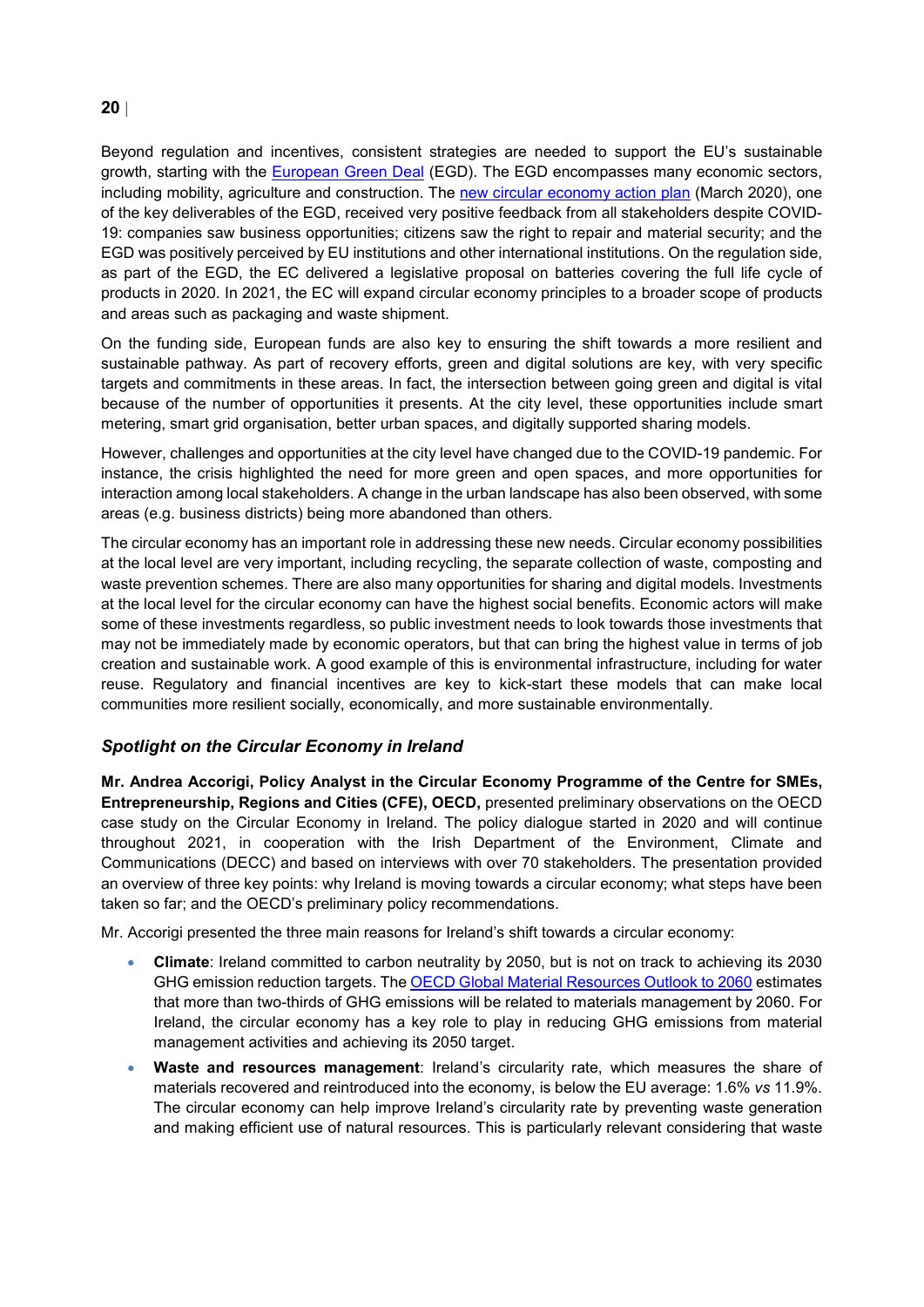generation per capita has increased over the past decade in Ireland, while the recycling rate has not increased at the same pace.

• **Bioeconomy**: one-third of Ireland's GHG emissions come from agriculture, and around 60% of the population and 90% of the territory is predominantly rural. A circular bioeconomy could not only support GHG emission reductions, but also create more jobs in rural areas where farmers can increase their income by producing bio-based products from agricultural residues and selling local food production to city dwellers. It also has the potential to enhance links between urban and rural areas: bio-waste produced in urban areas can be transformed into compost, fertiliser and eventually food that can be sold in the city.

Ireland has taken progressive steps towards the circular economy:

- Ireland's circular economy journey started in the waste sector, with the Environmental Protection Agency's [National Waste Prevention Programme](https://www.epa.ie/publications/circular-economy/resources/national-waste-prevention-programme--annual-report-2019.php) (2004), which focuses on waste prevention and circular economy in waste.
- Sub-national levels of government are also involved in the circular economy transition in Ireland, as illustrated by the each of the three waste management regions' [Regional Waste Management](https://www.gov.ie/en/publication/fde64-regional-waste-management-plans/)  [Plans.](https://www.gov.ie/en/publication/fde64-regional-waste-management-plans/)
- Both the [National Policy Statement on the Bioeconomy](https://assets.gov.ie/2244/241018115730-41d795e366bf4000a6bc0b69a136bda4.pdf) (2018) and the [Climate Action Plan](https://www.gov.ie/en/publication/ccb2e0-the-climate-action-plan-2019/) (2019) mention the circular economy as concrete contributions to achieving sustainability and GHG emission reduction targets. Ireland introduced a new [Waste Action Plan for a Circular Economy](https://www.gov.ie/en/publication/4221c-waste-action-plan-for-a-circular-economy/) in 2020.
- In 2021, Ireland started focusing on a holistic and systemic circular economy strategy for the country, moving from a waste-focused circular economy to a wider, multi-sectoral approach. Key legislation and policy documents to be made public include the Circular Economy Bill, the Whole of Government Circular Economy Strategy, the EPA's Circular Economy Programme, and the National Waste Management Plan for a Circular Economy, which will replace regional waste management plans by the end of 2021.

The OECD's preliminary policy recommendations analyse how Ireland can act as a promoter, facilitator and enabler of the circular economy in the country, based on the identification of governance gaps.

Ireland needs to shift from a waste-based circular economy to a wider holistic vision, from waste to resource management. To do so, regulatory (e.g. waste criteria and by-products) and financial frameworks (e.g. to reduce risk for investing in circular economy projects) are needed; incentives for behavioral change need to be reviewed; awareness of the circular economy should be raised among citizens, farmers and SMEs; and capacity to start and scale up circular economy business models should be built.

Ireland's new circular economy strategy represents a key opportunity for the country to: i) **promote** a holistic, systemic approach to the circular economy, moving beyond waste; ii) **facilitate** the coordination of multi-level governance of the circular economy, in cooperation with waste management regions and local authorities; and iii) **enable** the circular economy via a conducive regulation, financial frameworks, and an efficient monitoring system.

*"Ireland's new circular economy strategy is a great opportunity for the country to promote a holistic, systemic approach to the circular economy, moving beyond waste."*

### *Panel discussion*

**Mr. Philip Nugent, Assistant Secretary of Natural Resources and Waste Policy at the Department of the Environment, Climate and Communications** (**DECC), Ireland,** started his intervention by emphasising the absence of conflict between the circular economy transition and the response to COVID-19: indeed, the pandemic response further reinforced the role of the circular economy. After the introduction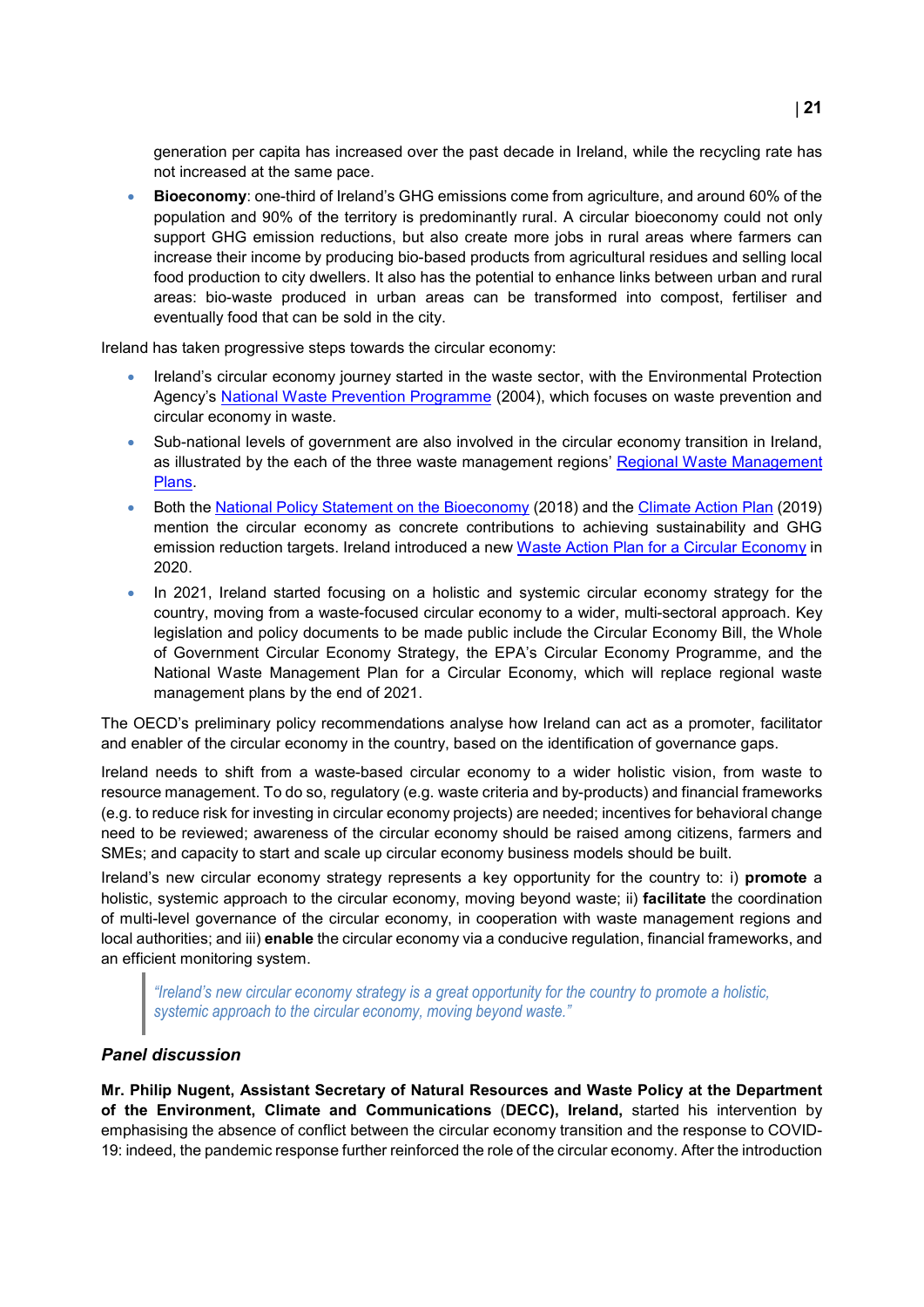of restrictions, immediate challenges arose from significant increases in plastic waste due to Personal Protective Equipment (PPE), the reticence of food outlets to accept reusable packaging, and the rise of household waste. However, opportunities also emerged: remote working reduced transport emissions, supply chains were shortened, and consumers went local.

The circular economy can also be an opportunity to provide solutions to the vulnerabilities in global supply chains: for example, by making products more reparable, reusable, and potentially remanufacturable; by driving self-sufficiency and local rather than global production and consumption; by creating shorter and more resilient supply chains guided by scarcity and necessity; by creating local sustainable jobs, training and enterprise opportunities; and by using local resources and providing local repair and refurbishment schemes.

Mr. Nugent emphasised that although Ireland had started developing a waste action plan before the pandemic, COVID-19 provided an opportunity to accelerate work on waste, one of the components of the circular economy. Moving from in-person to weekly virtual meetings allowed stakeholders to deep-dive into topics to be covered in the waste action plan. For Ireland, the COVID-19 constitutes a reason to accelerate the circular economy transition, not to delay it.

### *"For Ireland, COVID-19 is a reason to accelerate the circular economy transition, not to delay it."*

To ensure a fair and just transition to the circular economy, policies and regulatory tools must allow urban and rural dwellers and different social categories to be targeted fairly. For example, the decision of one of Ireland's largest peat-extracting semi-state companies to step back from the peat business had significant impacts on employment and secondary markets, notably horticultural peat. This example highlights that certain beneficial actions for climate and the circular economy can have direct and negative consequences on local communities. As such, one of the priority projects of Ireland's [Recovery and Resilience Plan](https://www.gov.ie/en/publication/d4939-national-recovery-and-resilience-plan-2021/#:%7E:text=The%20overall%20objective%20of%20Ireland) concerns restoration and rehabilitation, as part of a just transition.

Finally, Mr. Nugent highlighted the role of local authorities as engines for the transition, given their direct responsibility in waste management, housing, planning, transport, and other sectors relevant to the circular economy. The role of DECC is to set the overall strategy and policy framework for local authorities.

*"The transition to the circular economy is a national, regional and local issue. The DECC's primary task is to set the overall strategy, policy and legislative framework, but local and regional authorities will be the engine room of the circular economy transition as they have direct responsibility for the regulatory tools for waste, housing, planning and transport, among others."*

**Mr. Mihail Kõlvart**, **Mayor of the City of Tallinn, Estonia,** said the COVID-19 crisis was harder to foresee than the climate crisis, making it easier – in theory – to prevent. Regarding the transition towards the circular economy, the questions of *how* and *when* are now more relevant than *why*. Reducing consumption, recycling waste, and reorganising production are all essential to reach climate goals. As such, circular economy principles should be a core part of development strategies in cities.

### *"In Tallinn's transition to the circular economy, the question is not why, but how and when."*

The SDGs and the European Green Deal are key drivers of Tallinn's strategic development. The city has joined the [EU Covenant of Mayors](https://www.covenantofmayors.eu/) and th[e EU Green City Accord.](https://ec.europa.eu/environment/topics/urban-environment/green-city-accord_en) In December 2020, Tallinn City Council adopted the [Development Strategy Towards 2035,](https://www.tallinn.ee/eng/Uudis-Tallinn-2035-development-strategy-sets-ambitious-targets-for-the-city) including basic values from all global initiatives and circular economy principles. The city is planning to develop a holistic roadmap for the economic transition from a linear to a circular economy.

By joining the [OECD Programme on the Circular Economy in Cities and Regions,](https://www.oecd.org/regional/cities/circular-economy-cities.htm) the city of Tallinn aims to advance towards the achievement of these goals as by mapping existing challenges, exploring possibilities, and finding relevant local solutions. Moreover, the exchange of information and experience at the international level is key in this process.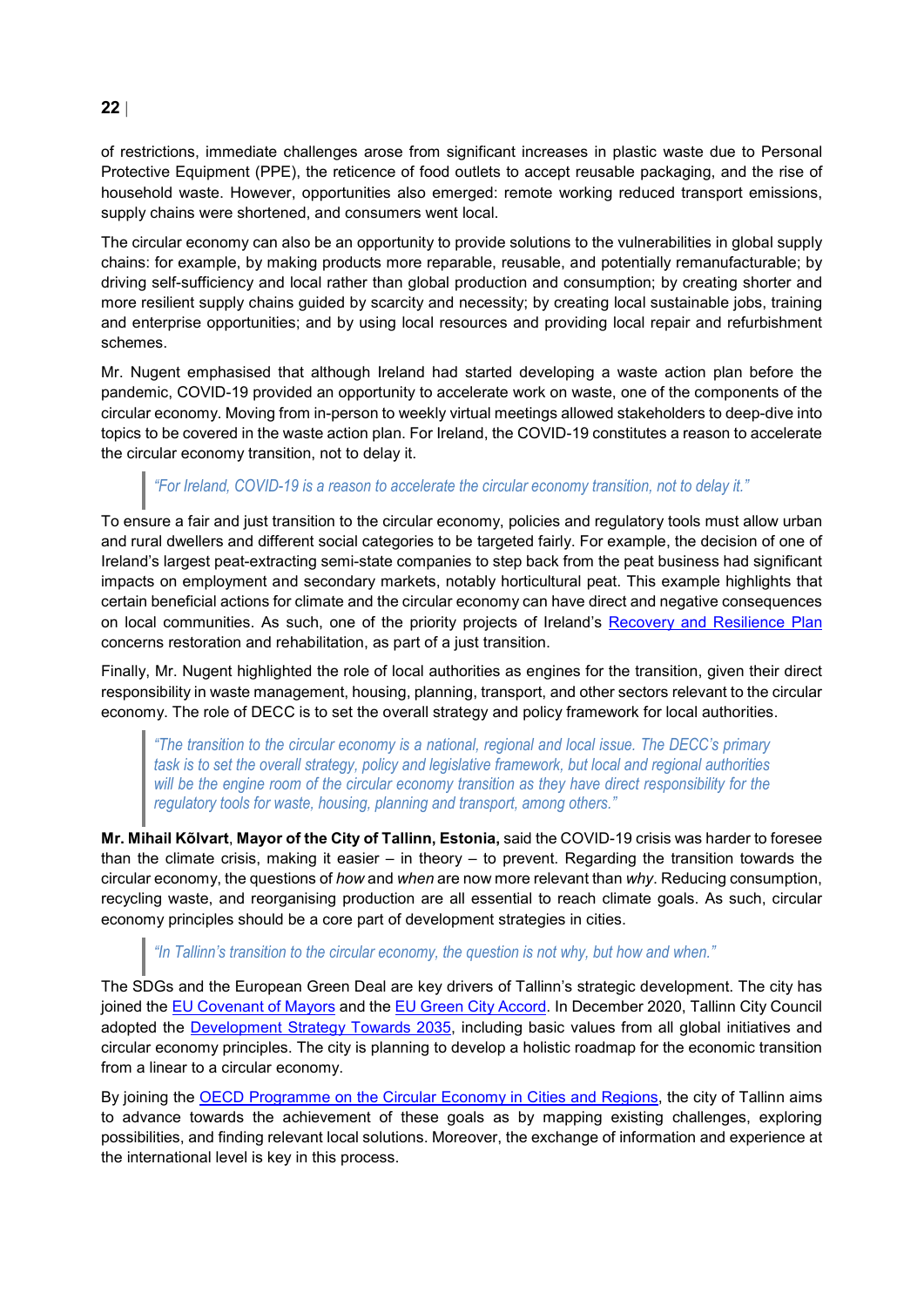To develop a circular culture in cities, a change of mindset is required as a first step. Local authorities should act as role models for citizens and businesses, while providing concrete incentives for the private sector. In the case of Tallinn, cooperation across all levels of government and stakeholders, including universities and start-ups, is crucial to make Tallinn an example for the rest of the country. Mr. Kõlvart highlighted the essential role of science and innovation in the circular economy transition.

**Ms. Laura D'Aprile, Director General at the Directorate-General for the Circular Economy of the Ministry of Ecological Transition, Italy,** underscored the challenge of presenting a COVID-19 recovery plan while presiding the G20 with the support of the OECD, other organisations and G20 countries. Starting from the basis that the circular economy start with citizens, the Italian National Recovery and Resilience [Plan \(NRRP\)](https://www.mef.gov.it/en/focus/The-National-Recovery-and-Resilience-Plan-NRRP/) focuses on cities and citizens, in order to:

- Improve the construction and development of waste treatment plants to achieve EU objectives for waste recovery.
- Advance towards technology treatment plants, focusing on plastics, textiles, paper and paperboard, in line with the country's strong recycling tradition for paper and paperboard.
- Define an integrated monitoring system for the prevention of illegal waste disposal, a major issue in Italy.
- Put in place measures for circularity in agri-food supply chains to improve the local production and treatment of agri-food resources.

*"Governments must support regions and cities that want to accelerate the circular transition, but they must also support slower-moving regions and cities in catching up with fast movers."* 

The Italian government will provide technical support to cities and regions in order to meet the challenging objectives set out by the national recovery plan. One of the major issues of Italian environmental strategies is to bridge regional divides: on one hand, support must be provided to cities wishing to go faster; on the other hand, slower-moving cities must also be supported to attain the level reached by others. Italy's view of the just transition builds on two pillars: young generations and the digitalisation of processes to allow wider citizen participation. The task of the government is to bridge these gaps via national regulation. Ms. d'Aprile concluded her intervention by stating that the Italian government supports the role of universities for the development of new circular technologies with national programmes.

**Ms. Brigitte Mouligneau**, **Transition Manager at Circular Economy at Circular Flanders, Belgium,** highlighted the need for Circular Flanders to scale up and focus on overcoming barriers to the circular economy, after having worked significantly on raising awareness, experimenting and sharing over the past few years. During the pandemic, inquiries carried out by Circular Flanders found that companies with a higher level of circularity faced significantly fewer challenges than their linear counterparts did. The latter faced financial and supply chain-related problems, while the former's flexibility, innovation and close collaboration with supply chain partners made it easier to navigate the crisis.

*"Circular Flanders' findings showed that companies with more circular business models faced fewer financial and supply chain-related challenges during the COVID-19 crisis than companies with linear business models."*

These findings highlighted that circular strategies were needed in the recovery. As such, Circular Flanders has a full new COVID-19 strategy. The Programme of work of Circular Flanders will focus on six strategic topics involving several partners in the coming years: circular construction, chemicals and plastics, water, food chain, bioeconomy and manufacturing industry. Furthermore, the education system at large is crucial to prepare citizens for the transition, as the transition to a circular economy requires new jobs and skills.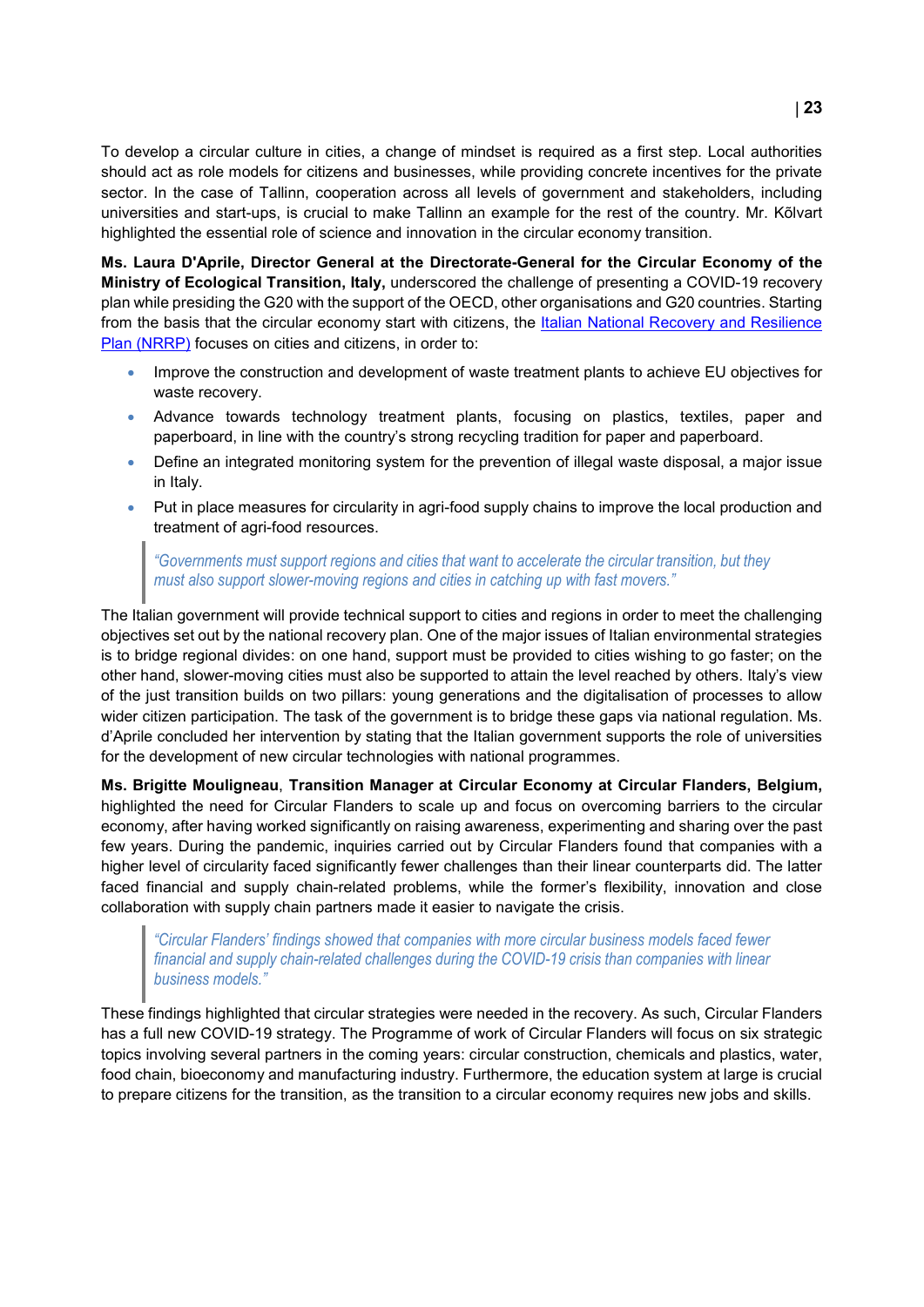### **24** |

### <span id="page-23-0"></span>**Circular cities and regions: how to measure progress**

### → [Click here to see the video recording.](https://www.youtube.com/watch?v=7UQVGLNVhyU&t=523s)

**Mr. Stefano Marta, Coordinator, Territorial Approach to the SDGs, CFE, OECD,** introduced the keynote speaker (Mr. Janez Potočnik), the OECD speakers (Ms. Oriana Romano and Mr. Peter Börkey), the three panellists (Ms. Josée Chiasson, Ms. Naomi Clarke and Mr. Jarkko Havas), and moderated the panel discussion on the measurement of the circular economy in cities and regions.

### *Keynote speech by Mr. Janez Potočnik, Co-Chair of the UNEP International Resource Panel, former European Commissioner for Environment*

**Mr. Janez Potočnik** provided an overview of key aspects to consider when measuring the circular economy. First, cities and regions are of key relevance due to their high autonomy of the governance *visà-vis* national governments and their closeness to citizens. Many transitional problems and opportunities are concentrated in cities. Second, natural resources should be the centre of attention as they provide the foundation for the goods, services and infrastructure that make up current socio-economic systems. These materials encompass biomass, metals, fossil fuels, non-metallic minerals, water and land.

The challenge resides in the significant environmental and health problems caused by resource extraction and processing, which are responsible for 90% of global biodiversity loss and water stress, 50% of global climate change impacts and one-third of air pollution health impacts. If current trends continue, global material consumption is predicted to double by 2060. Global resource use has more than tripled since 1970, and global material demand per capita has almost doubled (from 7.4 tons in 1970 to 12.2 tons per capita in 2017), implying that much of this demand could be connected to economic development rather than population growth. In addition, material productivity (material use per unit of GDP), which was growing globally, started to decline in the early 2000s and has stagnated in recent years. This is notably due to the shift in production from resource-efficient countries such as Japan and the US to less resource-efficient countries such as China, India and Indonesia.

### *"Resource extraction and processing is responsible for 90% of global biodiversity loss and water stress, 50% of global climate change impacts and one-third of air pollution health impacts."*

As such, the goal is to increase material productivity. Well-being, development and economic activity growth should be decoupled from the growth of resource use and environmental impacts, and be measured in a systemic way to become a core part of the solution. To do so, a shift from a GDP-driven model with product maximisation, towards a model providing for human needs and productivity improvements at scale is needed. This implies that society needs mobility rather than cars; lights rather than light bulbs; and music rather than CDs. Consequently, there is a need for dematerialisation, rethinking ownership, and shifting from efficiency to sufficiency, as part of the "Circular economy 2.0".

The Circular Economy 2.0 must go beyond repair and recycling to stay within planetary boundaries, and so must its measurement. For example, the **IRP's Resource Efficiency and Climate Change report** (2020) found that GHG savings from more intensive floor space use are significantly higher than those from repair, reuse and recycling in G7 countries.

Regarding measurement, the circular economy should be considered as an instrument to achieve the decoupling of economic growth from resource use and environmental impacts, and considered as part of the bigger economic, societal, and cultural transformation required to deliver the SDGs. As such, consistent circular metrics must feed into the bigger picture and contribute to its improvement. The end goal is to improve wellbeing within planetary boundaries; the pathway is the circular economy; the potential metrics are the tools.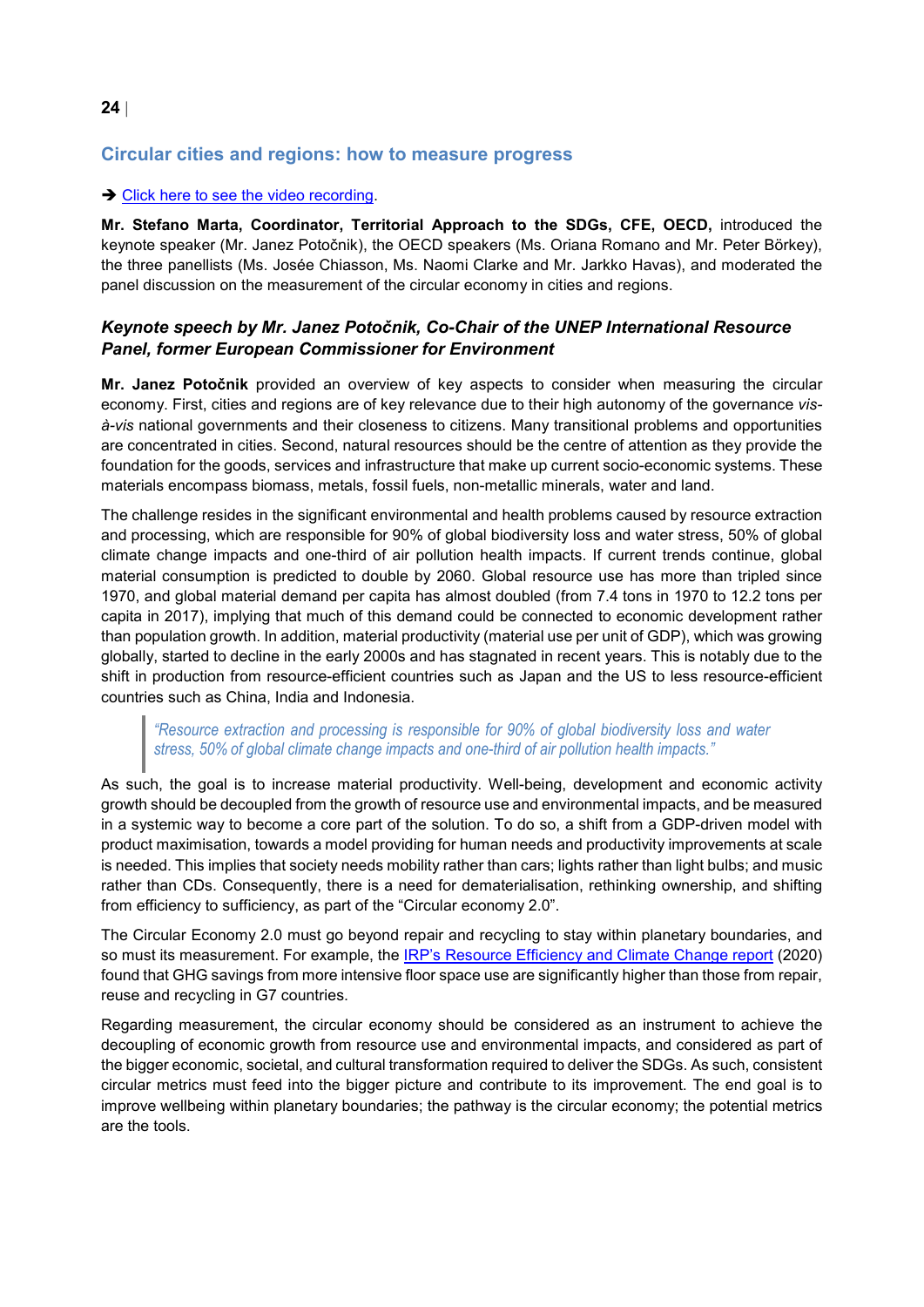### *"The goal is to improve wellbeing within planetary boundaries; the pathway is the circular economy; the potential metrics are the tools."*

On one hand, wellbeing metrics relating to health, education, safety, income, equality, community and so on are needed nationally or even globally. Planetary boundary metrics could comprise GHG footprints, biodiversity footprints, pollution footprints, water footprints, etc. On the other hand, circular economy metrics should rely on i) design and demand balance metrics (e.g. demand/need for mobility, demand for new houses per person; ii) utilisation and "wastefulness" metrics (e.g. utilisation of key assets such as housing, mobility); and iii) material (re)use metrics (e.g. lifetime of products, repair rates, reuse rates, recycling rates, and waste).

The support of major institutions such as the European Commission and the OECD in producing this data is the first building block for systemic change.

To conclude, Mr. Janez Potočnik brought forward two key reports showing the way forward on the circular economy for cities. First, the OECD Synthesis Report [on the Circular Economy in Cities and Regions](https://www.oecd-ilibrary.org/urban-rural-and-regional-development/the-circular-economy-in-cities-and-regions_10ac6ae4-en) highlights the lack of a systemic approach towards circular economy indicators, as well as:

- The lack of an agreed definition of the circular economy.
- The absence of a harmonised measurement framework.
- A strong focus on waste but a lack of focus on closing loops.
- That existing indicators are often data-driven rather than objective-driven.

The second key report, the Resource Panel's **The Weight of Cities report, analyses the solutions that need** to be monitored. A four-level framework to achieve resource efficiency was developed:

- Compact urban form.
- Livable, functionally, and socially-mixed blocks creating accessibility and conditions for walking and cycling rather than using motorised transport.
- Energy-efficient buildings and urban systems, including smarter, space-efficient, multi-unit houses.
- Resource-efficient consumption, including better recycling, repair, and reduced energy use.

To summarise, the measure of success should focus on integrated resource productivity.

Answering a question from the chat about utilisation with respect to productivity, Mr. Potočnik agreed that the utilisation (e.g. increasing the utilisation of cars, as well as replacing them with electric models) is an important part of the solution.

Answering a comment from the chat highlighting the similarities between using wellness metrics within planetary boundaries and the doughnut economy, Mr. Potočnik agreed that both concepts were similar, and underscored the need to shift away from a discussion on how to clean production towards one on fulfilling human needs, while reducing the use of natural resources. Organising the economy differently would require less "cleaning" of the environment.

### *The OECD Scoreboard on the Governance of the Circular Economy in cities and regions*

**Ms. Oriana Romano, Head of Unit, Water Governance and Circular Economy, Centre for Entrepreneurship, SMEs, Regions and Cities (CFE), OECD,** introduced her intervention by drawing attention the prevalence of environmental indicators in the measurement of the circular economy. The [OECD Programme on the Circular Economy in Cities and Regions](https://www.oecd.org/regional/cities/circular-economy-cities.htm) analysed circular economy indicators to better understand the progress made by different levels of government on their transition from linear to a circular economy. The objective was also to raise awareness and to build consensus on the definition of circular economy among stakeholders. The Programme analysed more than 400 existing indicators used as part of different circular economy strategies to understand what governments are measuring. The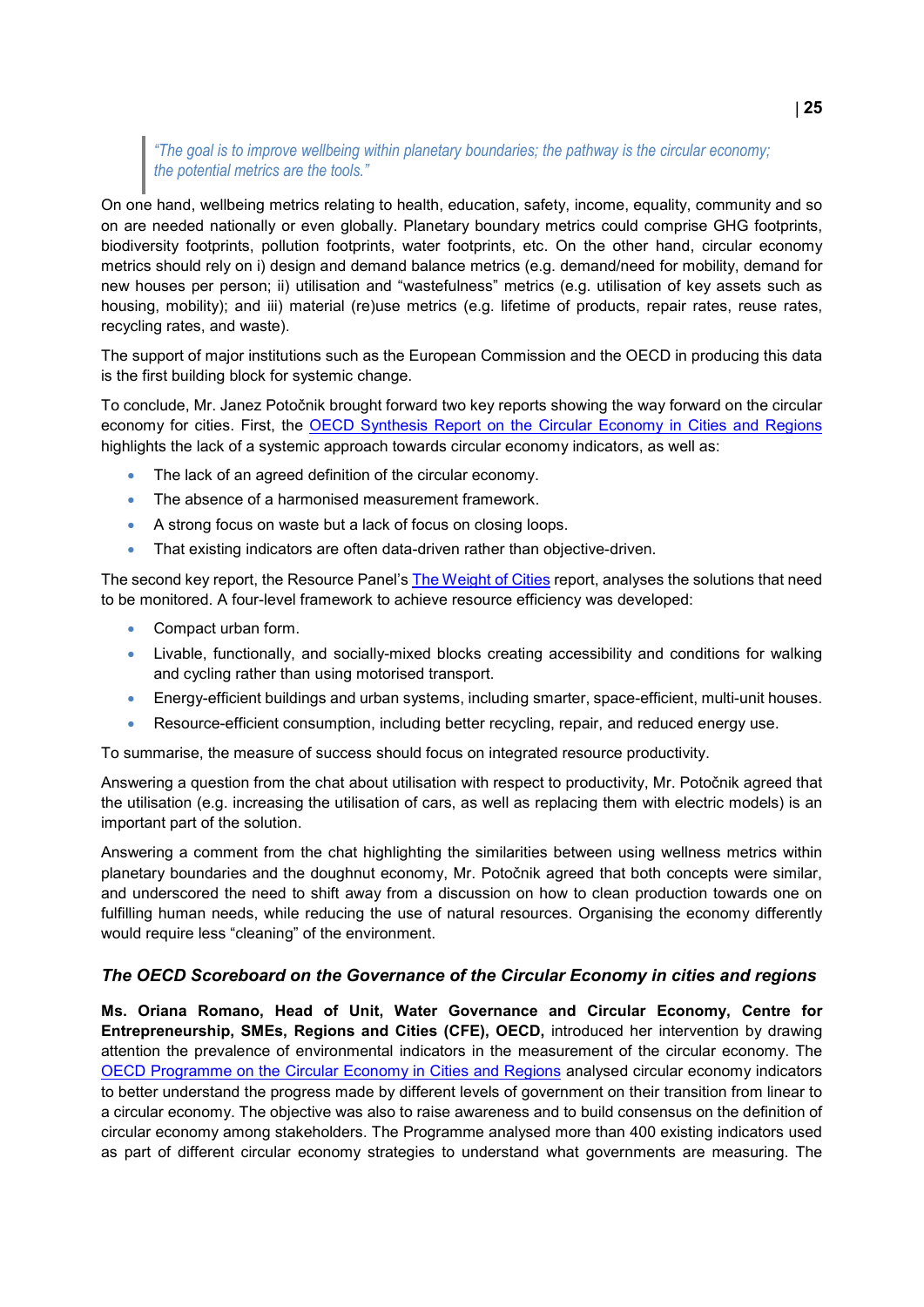majority of indicators relate to the environment (39%), followed by governance (34%), economics and business (14%), infrastructure and technology (8%) and societal indicators (5%).

Within the environmental indicators, waste indicators represent 20% of the inventory. Many circular economy strategies distinguish between categories of waste, and all indicators are different to one another. A total of 31% are considered as circular economy indicators, for example related to companies receiving assistance for their circular economy projects or city contracts related to circular economy principles. Many indicators are data-driven, rather then objective-driven, meaning that cities use available indicators to measure circular related aspects.

*"The OECD Inventory of Circular Economy Indicators contains 474 indicators from different circular economy strategies. This inventory helped the OECD to understand how to best provide support to governments in their transition to the circular economy."* 

The [OECD Inventory of Circular Economy Indicators](https://www.oecd.org/cfe/cities/InventoryCircularEconomyIndicators.pdf) contains 474 indicators from different circular economy strategies. This inventory helped the OECD to understand how to best provide support to governments in their transition to the circular economy. The OECD has developed a [Checklist for Action](https://www.oecd-ilibrary.org/urban-rural-and-regional-development/the-circular-economy-in-cities-and-regions_724e5c45-en)  [and a Scoreboard](https://www.oecd-ilibrary.org/urban-rural-and-regional-development/the-circular-economy-in-cities-and-regions_724e5c45-en) for governments to self-assess the existence and implementation of governance conditions able to accelerate the transition towards the circular economy. The Scoreboard relies on a traffic light system and follows three steps: i) to map stakeholders, ii) to discuss and agree on the score and iii) to define what works well and what needs to be improved. Following these steps supports a better understanding of the different roles of each stakeholders in the systemic change from a linear to a circular economy.

### *Panel discussion*

**Ms. Josée Chiasson, Director of Economic Development, City of Montreal, Canada,** introduced her intervention by highlighting the consensus on the need for a green, inclusive and local recovery emerging from the health and social crisis created by the COVID-19 pandemic, and the role of the circular economy as a pathway to achieve this. As such, the recovery provides an opportunity to build momentum and take the discussions on the circular economy to the next level.

From the perspective of Montreal, five key drivers exist for the circular transition in the city:

First, strong political leadership is required. For instance, the leader of the City of Montreal aims to position the city as a circular economy leader in North America. Courage and power are required to make changes, implement new regulations and new ways of doing things, and experiment with trial and error.

*"Strong alignment across various city plans is required for the circular economy transition in cities, including climate plans, waste management plans, sustainable procurement plans and economic recovery plans."*

Second, alignment across city plans is required. Circular economy should take a strategic place within City strategic plans such as [climate plans,](https://eur02.safelinks.protection.outlook.com/?url=https%3A%2F%2Fportail-m4s-dev.s3.montreal.ca%2Fpdf%2Fclimate_plan_2020_2030_vdm.pdf&data=04%7C01%7COriana.ROMANO%40oecd.org%7C2ec9b38e4f9b468f860808d95139ba6f%7Cac41c7d41f61460db0f4fc925a2b471c%7C0%7C1%7C637630130662553631%7CUnknown%7CTWFpbGZsb3d8eyJWIjoiMC4wLjAwMDAiLCJQIjoiV2luMzIiLCJBTiI6Ik1haWwiLCJXVCI6Mn0%3D%7C1000&sdata=9rYFBg513urltYR5nJmwD9XsJwKZGTF7QroFjkav0Y8%3D&reserved=0) [waste management plans,](https://eur02.safelinks.protection.outlook.com/?url=https%3A%2F%2Fportail-m4s-dev.s3.montreal.ca%2Fpdf%2F2020_montreal_zero_dechet_2020_2025.pdf&data=04%7C01%7COriana.ROMANO%40oecd.org%7C2ec9b38e4f9b468f860808d95139ba6f%7Cac41c7d41f61460db0f4fc925a2b471c%7C0%7C1%7C637630130662563623%7CUnknown%7CTWFpbGZsb3d8eyJWIjoiMC4wLjAwMDAiLCJQIjoiV2luMzIiLCJBTiI6Ik1haWwiLCJXVCI6Mn0%3D%7C1000&sdata=XYoShT1lmScY4hJx4eKygNTRBPckCoFrAD0f5vcYLGo%3D&reserved=0) sustainable procurement plans and [economic recovery plans.](https://eur02.safelinks.protection.outlook.com/?url=https%3A%2F%2Fmontreal.ca%2Fen%2Farticles%2F2021-economic-recovery-plan-8767&data=04%7C01%7COriana.ROMANO%40oecd.org%7C2ec9b38e4f9b468f860808d95139ba6f%7Cac41c7d41f61460db0f4fc925a2b471c%7C0%7C1%7C637630130662563623%7CUnknown%7CTWFpbGZsb3d8eyJWIjoiMC4wLjAwMDAiLCJQIjoiV2luMzIiLCJBTiI6Ik1haWwiLCJXVCI6Mn0%3D%7C1000&sdata=QpqnPhoV1HIaVMKun9xP%2BoBwV0ytwZ9Hn1TsfPwpCE4%3D&reserved=0) In Montreal, the alignment of these different plans enables all city services to work together towards achieving the same goals. Alignment with other levels of government, as illustrated by [Montreal's joint metropolis economic plan with the government of Quebec,](https://plq.org/en/press-release/quebec-montreal-together-innovative-metropolis/) also helps to avoid working in silos and to maximise synergies and value creation.

Third, knowing and mobilising the ecosystem is key to transform the economy. The city acts as a federator and leader to mobilise and support Montreal's circular economy ecosystem. Montreal finances organisations specialised in the circular economy such as [Synergie Montréal t](https://eur02.safelinks.protection.outlook.com/?url=https%3A%2F%2Ffr-ca.facebook.com%2Fsynergiemontreal%2F&data=04%7C01%7COriana.ROMANO%40oecd.org%7C2ec9b38e4f9b468f860808d95139ba6f%7Cac41c7d41f61460db0f4fc925a2b471c%7C0%7C1%7C637630130662573616%7CUnknown%7CTWFpbGZsb3d8eyJWIjoiMC4wLjAwMDAiLCJQIjoiV2luMzIiLCJBTiI6Ik1haWwiLCJXVCI6Mn0%3D%7C1000&sdata=ovWSGNi4F2TCT0J5M0MwUNYupjrnyxv87vAQK9mtmGQ%3D&reserved=0)o support the transition of other businesses, and collaborates with different economic development organisations to organise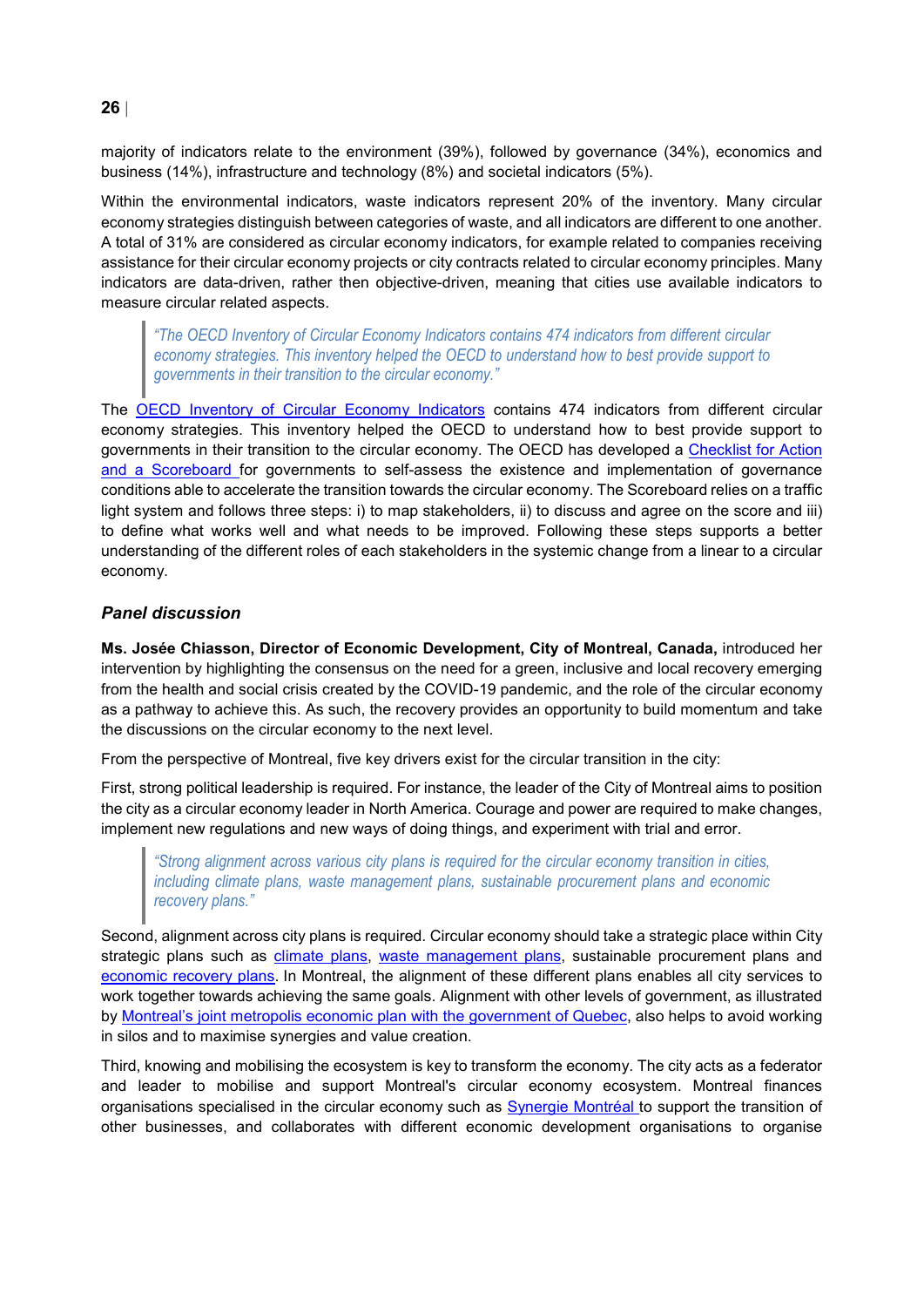workshops with the business community in order to create awareness and mobilisation towards the transition.

Sustainable financing solutions are the fourth key driver. For instance, Montreal created a partnership with Fondaction, a private investment fund, to set up the [first circular economy fund](https://eur02.safelinks.protection.outlook.com/?url=https%3A%2F%2Fwww.fondaction.com%2Ffonds-economie-circulaire%2F&data=04%7C01%7COriana.ROMANO%40oecd.org%7C2ec9b38e4f9b468f860808d95139ba6f%7Cac41c7d41f61460db0f4fc925a2b471c%7C0%7C1%7C637630130662583612%7CUnknown%7CTWFpbGZsb3d8eyJWIjoiMC4wLjAwMDAiLCJQIjoiV2luMzIiLCJBTiI6Ik1haWwiLCJXVCI6Mn0%3D%7C1000&sdata=W8DPWvGUcwXFVoMWu98VJ%2Fw0jbzZSnHPcvU2SqD72Ec%3D&reserved=0) in Canada with a capitalisation of CAD 30 million. This creates a leverage effect to accelerate business transformation with more appropriate financing terms. The city aims to create more partnerships with the private sector to invest in companies with a circular business models, as well as those with social and environmental impact.

Last but not least, Montreal believes that a common circular economy roadmap is needed, as the city's Economic Development Department drives the circular economy strategy. This is a strong signal that the business community is ready to accelerate the transition. Montreal's collaboration with the OECD and the Ministry of International Relations and Francophonie (*Ministère des relations internationales et de la Francophonie*) will enable the city to amplify its impact in the community by better understanding the city's ecosystem and prioritising action for greater economic, social and environmental impacts.

**Ms. Naomi Clarke, Sustainability and Climate Change Officer, Dundee City Council, United Kingdom, Dundee** highlighted the development of a circular economy strategy for the city as one of the key actions of [Dundee's Climate Action Plan](https://www.dundeecity.gov.uk/sites/default/files/publications/climateactionplan.pdf) launched in December 2019. To date, Dundee has worked with around 50 businesses and organisations and has designed waste reduction principles. Several circular projects and activities exist at the city level, but there is no overarching strategy yet, and the city has not embedded the circular economy in activities such as procurement, waste, and transport.

*"Using the OECD Scoreboard allowed the city of Dundee to gather stakeholders, engage different departments, define a baseline and create a framework that enables the city to understand its current situation, its future direction and vision, and the stakeholders that need to be involved in the process."*

Using the [OECD Scoreboard](https://www.oecd-ilibrary.org/urban-rural-and-regional-development/the-circular-economy-in-cities-and-regions_724e5c45-en) enabled the city to gather stakeholders, engage different departments, define a baseline and create a framework that enables the city to understand its current situation, its future direction and vision, and the stakeholders that need to be involved in the process. Throughout the process, strong engagement and collaboration were observed. For instance, Dundee is implementing a waste reduction and circular economy modelling tool inspired by other cities, such as Glasgow, that are more advanced than Dundee on this front; the scoreboard was useful in bringing all stakeholders together and pulling initiatives together in a strategic way. Ms. Clarke underlined the city's need to now emphasise measurement, strategic vision, innovation and finance.

**Mr. Jarkko Havas, Lead, Insights & Analysis, Ellen MacArthur Foundation,** emphasised that lessons learned from the Foundation's work with the private sector to measure circularity at the company level could be useful to the public sector and cities.

### *"Adopting a common definition of the circular economy is a key first step to measure progress towards the circular economy."*

Adopting a common definition of the circular economy is a key first step to measure progress towards the circular economy. The circular economy aims to eliminate waste, keep materials and products in use and, if possible, to regenerate natural systems. Given that resource use is expected to double by 2050, it is of crucial importance to decouple finance and resource use. Moving away from the recycling agenda is also essential, as innovative, upstream and systemic solutions are needed.

The Ellen MacArthur Foundation considers three different pillars regarding measurement, and much of this seems to be reflected in the OECD's work:

• The enabling conditions: for instance, innovations for the circular economy, leadership, ownership of the topic at the city level, systemic factors such as collaboration, etc.